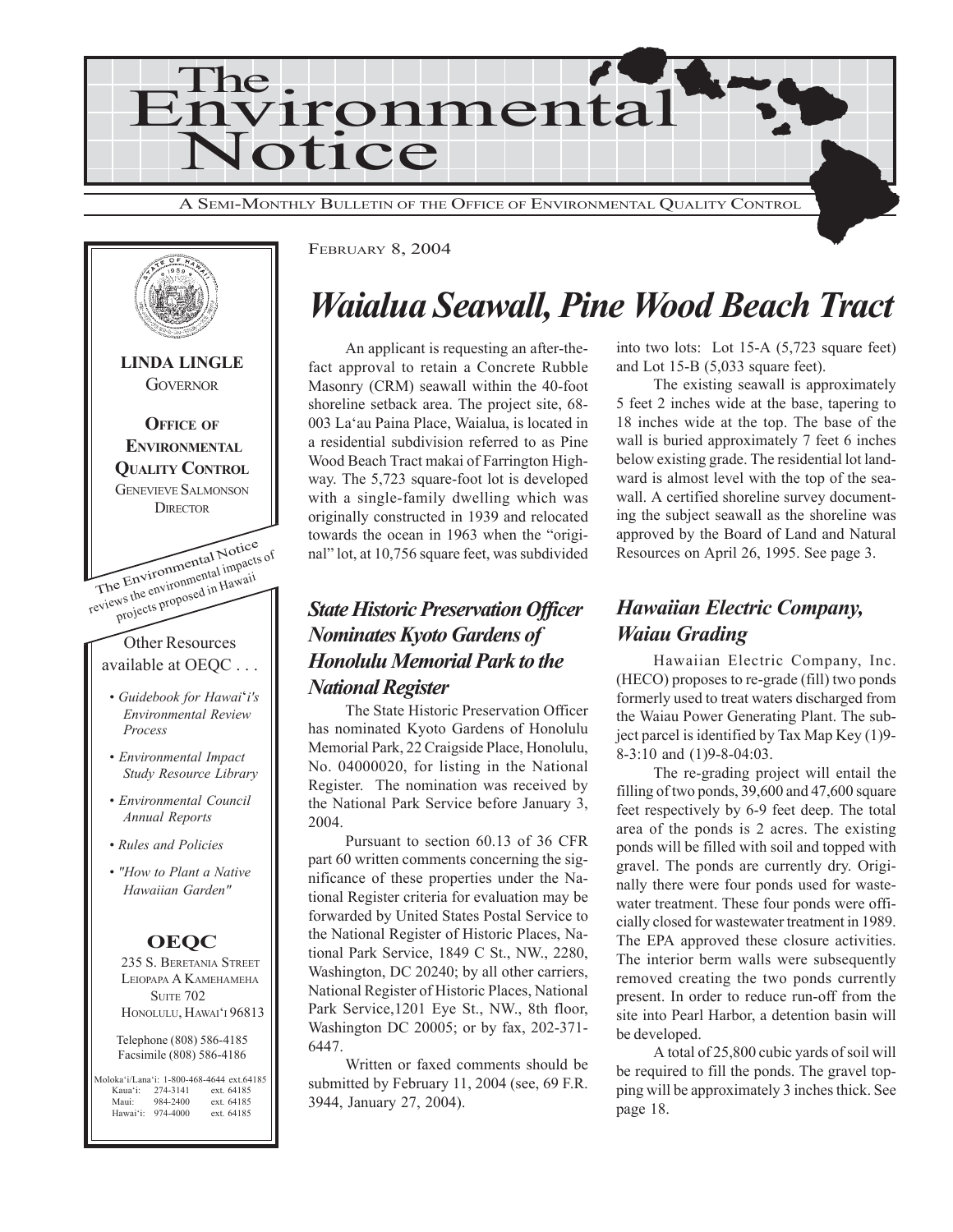# Table of Contents

#### FEBRUARY 8, 2004

#### 1 **O'ahu Notices**

| <b>Draft Environmental Assessments</b>                        |  |
|---------------------------------------------------------------|--|
|                                                               |  |
| <b>Final Environmental Assessments</b>                        |  |
| <b>Findings of No Significant Impacts (FONSI)</b>             |  |
|                                                               |  |
|                                                               |  |
| (5) Pohakupuna Sewer Reconstruction and 'Ewa Beach Wastewater |  |
|                                                               |  |
| <b>Previously Published Projects Pending Public Comments</b>  |  |

#### Draft Environmental Assessments ...................................................... 6

#### $\blacktriangleright$  **Maui Notices**

#### **Final Environmental Assessments/ Findings of No Significant Impacts (FONSI)** (1) Ko'ie'ie Fishpond Revitalization Project .......................................... 7 (2) Lahaina Kingdom Hall .................................................................... 7 (3) Market Street Improvement............................................................ 8 **Previously Published Projects Pending Public Comments** Draft Environmental Assessments

#### 2 **Moloka'i Notices**

#### **Final Environmental Assessments/**

**Findings of No Significant Impacts (FONSI)** (1) Moloka'i General Hospital Expansion and Renovation .................. 10

#### 7 **Kaua'i Notices**

#### **Final Environmental Assessments/**

**Findings of No Significant Impacts (FONSI)**

| (1) Lihu'e-Hanama'ulu (Pu'u 'A'ahoaka) Exploratory Well 11 |  |
|------------------------------------------------------------|--|
|                                                            |  |

#### 6 **Hawai'i Notices**

#### **Draft Environmental Assessments**

(1) Pacific Rim Education Foundation Utilization of State Land for Roadway ....................................................................................... 12

#### **Final Environmental Assessments/**

**Findings of No Significant Impacts (FONSI)** (2) Keauhou Multi-Family Residential Subdivision ............................. 13

#### **A Conservation District Notices**

#### K **National Environmental Policy Act**

| Management Measures to Implement New Technologies for the |  |
|-----------------------------------------------------------|--|
|                                                           |  |

#### s **Shoreline Notices**

#### V **Pollution Control Permit Applications**

#### ^ **Coastal Zone News**

| Special Management Area Documents (Chapter 25, Revised |
|--------------------------------------------------------|
|                                                        |

#### G **Federal Notices**

| Recovery Plan (Draft) for the Blackburn's Sphinx Moth (Manduca |  |
|----------------------------------------------------------------|--|
|                                                                |  |
| Endangered Status for the Rota Bridled White-Eye (Zosterops    |  |
|                                                                |  |
|                                                                |  |
|                                                                |  |
| State Historic Preservation Officer Nominates Kyoto Gardens of |  |
|                                                                |  |
|                                                                |  |
|                                                                |  |

#### P **Environmental Tip**

| Indigenous and Polynesian introduced plants; use in public |  |
|------------------------------------------------------------|--|
|                                                            |  |

*We provide access to our activities without regard to race, color, national origin (including language), age, sex, religion, or disability. Write or call OEQC or our departmental Affirmative Action Officer at Box 3378, Honolulu, HI 96801-3378 or at (808) 586- 4616 (voice/tty) within 180 days of a problem. OEQC intends to make the information in this bulletin accessible to everyone. Individuals that require this material in a different format (such as large type or braille), should contact our office for assistance.*

**The Environmental Notice Office of Environmental Quality Control Page 2**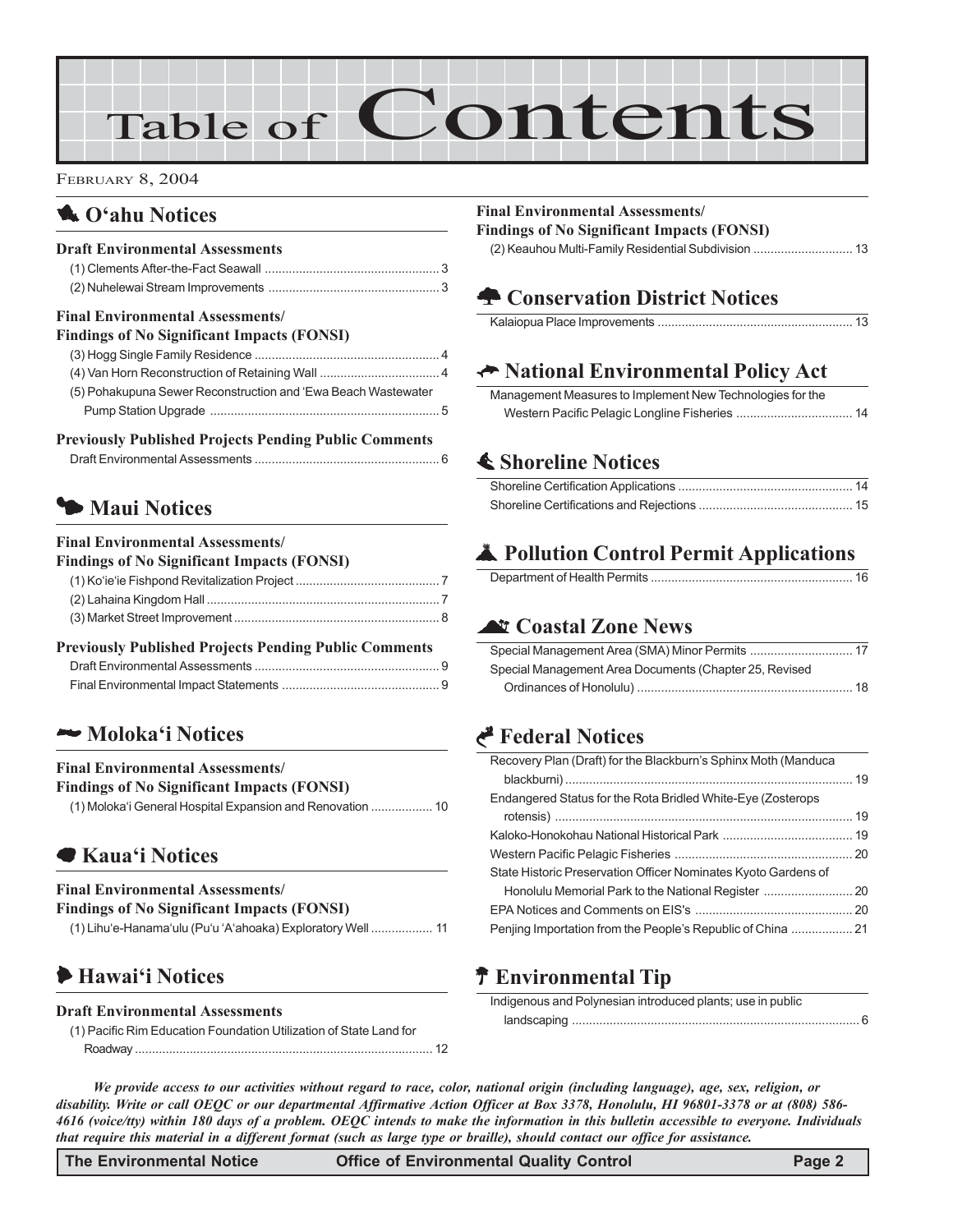FEBRUARY 8, 2004

### **Draft Environmental Assessments**

### 1 **(1) Clements After-the-Fact Seawall**

| District:             | Waialua                                  |
|-----------------------|------------------------------------------|
| TMK:                  | $6 - 8 - 9$ : 11                         |
| Applicant:            | Bruce E. Clements                        |
|                       | 68-003 La'au Paina Place                 |
|                       | Waialua, Hawai'i 96791                   |
|                       | Contact: Bruce E. Clements (637-4627)    |
|                       | <b>Approving Agency/Accepting</b>        |
| <b>Authority:</b>     | City and County of Honolulu              |
|                       | Department of Planning and Permitting    |
|                       | 650 South King Street, 7th Floor         |
|                       | Honolulu, Hawai'i 96813                  |
|                       | Contact: Ann Matsumura (523-4077)        |
| Consultant:           | Analytical Planning Consultants, Inc.    |
|                       | 928 Nu'uanu Avenue, Suite 502            |
|                       | Honolulu, Hawai'i 96817                  |
|                       | Contact: Donald Clegg (536-5695)         |
| <b>Public Comment</b> |                                          |
| <b>Deadline:</b>      | March 9, 2004                            |
| Status:               | DEA First Notice pending public comment. |
|                       | Address comments to the applicant with   |

**Permits Required**: SSV, Building

The project site, 68-003 La'au Paina Place, Waialua, is located in a residential subdivision referred to as Pine Wood Beach Tract makai of Farrington Highway. The 5,723 squarefoot lot is developed with a single-family dwelling which was originally constructed in 1939 and relocated towards the ocean in 1963 when the "original" lot comprised of 10,756 square feet was subdivided into two lots: Lot 15-A (5,723 square feet) and Lot 15-B (5,033 square feet).

copies to the approving agency or accepting authority, the consultant and OEQC.

The applicants are requesting an after-the-fact approval to retain a Concrete Rubble Masonry (CRM) seawall within the 40-foot shoreline setback area. The existing seawall is approximately 5 feet 2 inches wide at the base, tapering to 18 inches wide at the top. The base of the wall is buried approximately 7 feet 6 inches below existing grade. The residential lot landward is almost level with the top of the seawall. A certified shoreline survey documenting the subject seawall as the shoreline was approved by the Board of Land and Natural Resources on April 26, 1995.

**5 1 3 2 4**

**O'ahu Notices**

A shoreline setback variance and building permit will be required.



#### **(2) Niuhelewai Stream Improvements**

| District:                         | Honolulu                                  |  |  |
|-----------------------------------|-------------------------------------------|--|--|
| TMK:                              | $1-6-017:004$                             |  |  |
| Applicant:                        | City and County of Honolulu               |  |  |
|                                   | Department of Design and Construction     |  |  |
|                                   | 650 South King Street, 15th Floor         |  |  |
|                                   | Honolulu, Hawai'i 96813                   |  |  |
|                                   | Contact: Dennis Toyama (523-4756)         |  |  |
| <b>Approving Agency/Accepting</b> |                                           |  |  |
| <b>Authority:</b>                 | Same as above.                            |  |  |
| Consultant:                       | Environmental Planning Services           |  |  |
|                                   | 1314 South King Street, Suite 952         |  |  |
|                                   | Honolulu, Hawai'i 96814                   |  |  |
|                                   | Contact: Eugene Dashiell, AICP (593-8330) |  |  |
| <b>Public Comment</b>             |                                           |  |  |
| Deadline:                         | March 9, 2004                             |  |  |
| Status:                           | DEA First Notice pending public comment.  |  |  |
|                                   | Address comments to the applicant with    |  |  |
|                                   | copies to the consultant and OEQC.        |  |  |
| <b>Permits</b>                    | US Army Corps of Engrs, CWRM Stream       |  |  |
| Required:                         | Channel Alter.                            |  |  |
|                                   |                                           |  |  |

This project is for stream channel modifications to prevent erosion of stream banks of the Niuhelewai Stream drainage project between Naio and Aupuni Streets.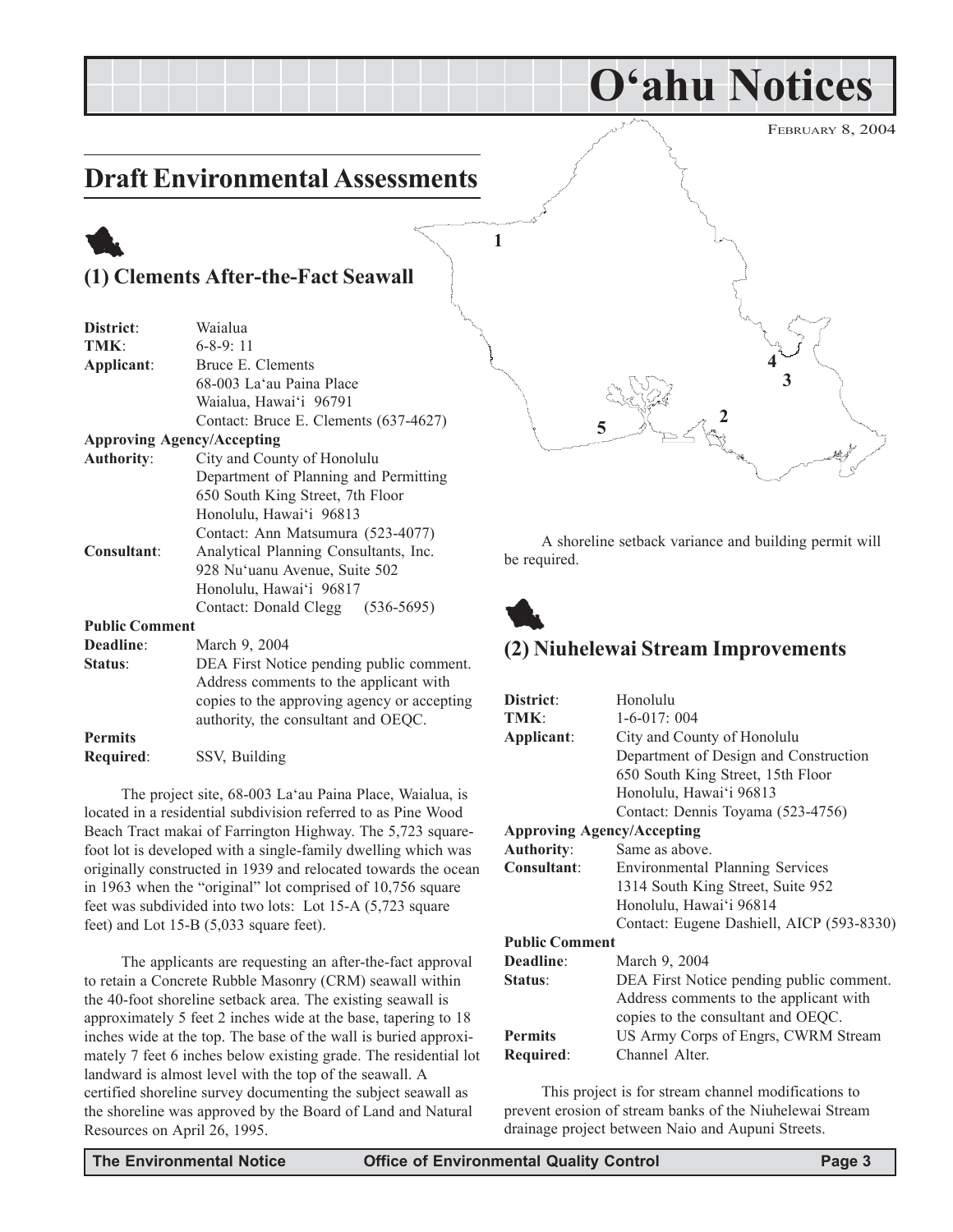# **O'ahu Notices**

FEBRUARY 8, 2004

Short term effects will occur during construction. Effects include noise, odors, disruption of flora on and near stream banks, suspended sediments, degraded water quality in Nuhelewai Stream, and destruction of benthic life in the flood control channel.

There are no significant long-term adverse impacts to geology, hydrology, flora and fauna, historic resources, hazardous materials, air quality, noise quality and socioeconomic resources. The project area is highly urbanized and has been previously modified by filling, grading, paving and facilities development. Exposed areas will be seeded with grass or otherwise covered as appropriate to minimize soil erosion and to restore surface areas. The completed project will halt the present erosion of stream banks which endangers adjacent properties and dwellings.

The Environmental Assessment concludes that the proposed action does not constitute a major federal action which significantly affects the quality of the human environment. Therefore, neither a Federal nor a State of Hawaii environmental impact statement is required. This assessment anticipates a finding of no significant impact (FONSI).

### **Final Environmental Assessments/Findings of No Significant Impacts (FONSI)**



| District:         | Ko'olaupoko                              |
|-------------------|------------------------------------------|
| TMK:              | $4 - 5 - 042:008$                        |
| Applicant:        | James and Lisa Hogg                      |
|                   | 8 Poipu Drive                            |
|                   | Honolulu, Hawai'i 96825                  |
|                   | Contact: Gerald Park (596-7484)          |
|                   | <b>Approving Agency/Accepting</b>        |
| <b>Authority:</b> | Department of Land and Natural Resources |
|                   | Office of Conservation and Coastal Lands |
|                   | P.O. Box 621                             |
|                   | Honolulu, Hawai'i 96809                  |
|                   | Contact: Dawn Hegger (587-0380)          |
| Consultant:       | Gerald Park Urban Planner (596-7484)     |
|                   | 1221 Kapi'olani Boulevard, Suite 211     |
|                   | Honolulu, Hawai'i 96814                  |
|                   |                                          |

**Required**: Connection

**Status**: FEA/FONSI issued, project may proceed. **Permits** CDUA, Hwy ROW, IWS, Building, Water

The proposed Hogg Single Family Reidence consists of a 2,985 square foot half, half-elevated SFR, which includes 2,631 square feet of living space, and 354 square feet of decks. The living space consists of three(3) bedrooms, two (2) bathrooms, and living-dining-kitchen area. The enclosed garage and storage area consists of 700 square feet. The proposed project totals 3,685 square feet. Approximately onehalf of the structure will be erected on a poured in place concrete foundation. The one-story structure will be topped with a pitched roof, and will not exceed twenty-five (25) feet. The SFR will be finished in natural or earth tone colors to blend in with its surroundings. The proposed two (2) car garage is detached from the main house, and is located west of the SFR. The SFR meets the required minimum setback of fifteen feet from all sides of the subject parcel.



#### **(4) Van Horn Reconstruction of Retaining Wall**

| District:                         | Ko'olaupoko                            |
|-----------------------------------|----------------------------------------|
| <b>TMK·</b>                       | $4-6-1:9$                              |
| Applicant:                        | Richard and Noreen Van Horn            |
|                                   | 46-035 Lilipuna Road                   |
|                                   | Kane'ohe, Hawai'i 96744                |
|                                   | Contact: Richard Van Horn (521-5361)   |
| <b>Approving Agency/Accepting</b> |                                        |
| Authority:                        | City and County of Honolulu            |
|                                   | Department of Planning and Permitting  |
|                                   | 650 S. King Street, 7th Floor          |
|                                   | Honolulu, Hawai'i 96813                |
|                                   | Contact: Ann Matsumura (523-4077)      |
| Status:                           | FEA/FONSI issued, project may proceed. |
| <b>Permits</b>                    |                                        |
| Required:                         | SSV                                    |

The 24,431 square-foot shoreline property is developed with three dwelling units and is zoned R-10 Residential District.

The applicants are requesting to retain (allow) two, maximum 5-foot high Concrete Rubble Masonry (CRM) walls and construct a third, maximum 5-foot high CRM wall mauka of an existing, 100-foot long retaining wall. The existing retaining wall is failing and has already been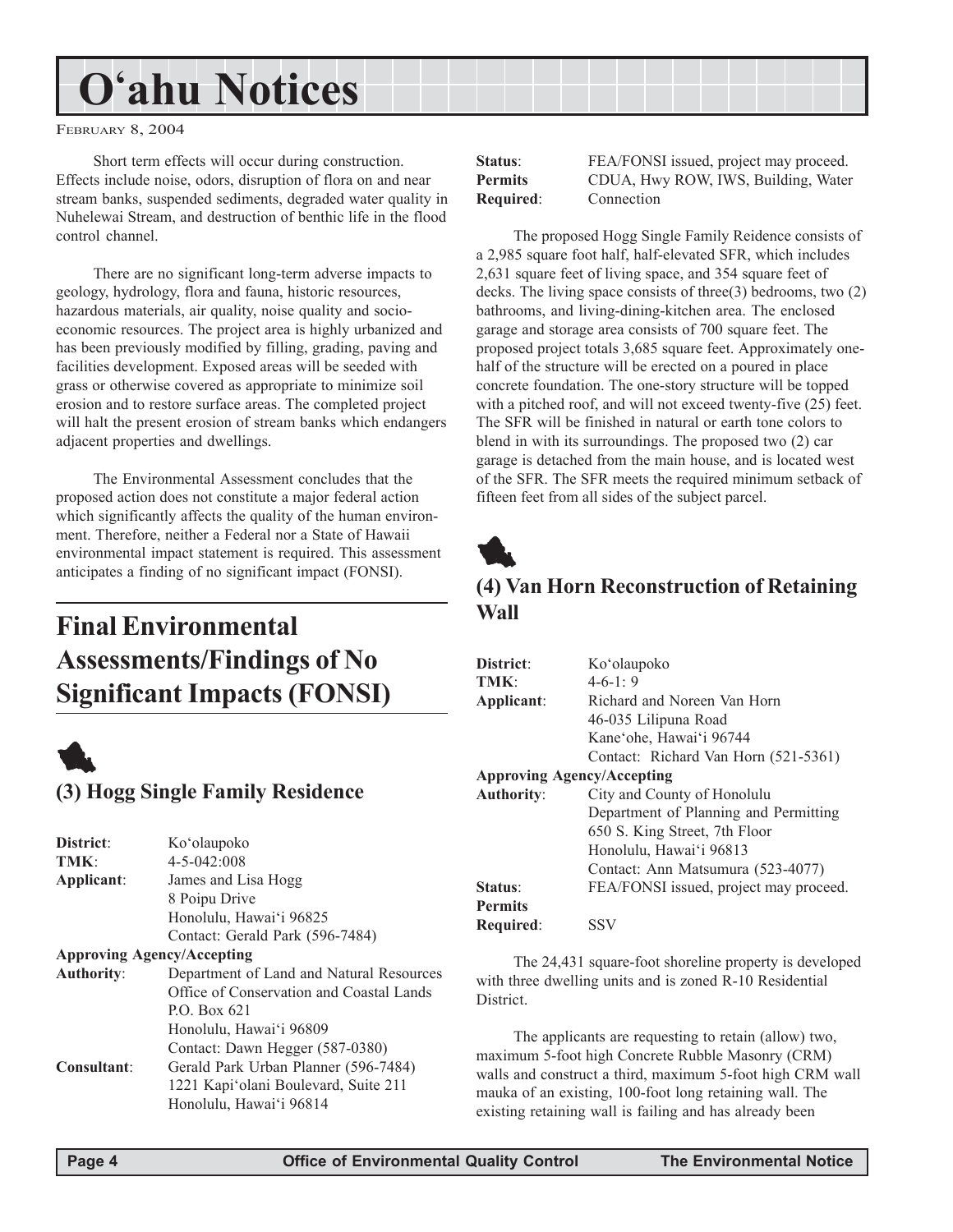

FEBRUARY 8, 2004

substantially repaired and reduced in height from 12 feet to about 6 to 7 feet. Approximately 20 feet of the west end of the failing wall will be removed and rebuilt to a height of 6 feet. The stepped-formation of the proposed three CRM walls will require the removal of approximately 300 cubic yards of existing yard. Reinforcement of the footing of the failing retaining wall will require the removal of an one- to two-foot high wall approximately two feet seaward of the failing wall.

The applicant also proposes to construct a series of three, 4 to 5-foot rise stairways and wall segments integrated into the eastern end of the CRM walls, replace an existing concrete slab seaward of the failing retaining wall, and replace an existing, collapsed wall east of the stair system.

The majority of the property's shoreline is the seaward edge of an existing seawall. The status of the seawall and the pier are the subject of a lease agreement approved by Department of Land and Natural Resources under the Kaneohe Bay Amnesty Program.

The proposed alterations lie within the 40-foot shoreline setback area and will require a Shoreline Setback Variance. The applicants have provided a Certified Shoreline Survey approved by the Board of Land and Natural Resources on July 10, 2003.



#### **(5) Pohakupuna Sewer Reconstruction and 'Ewa Beach Wastewater Pump Station Upgrade**

| District:                         | 'Ewa                                   |
|-----------------------------------|----------------------------------------|
| TMK:                              | 9-1-09: 11, 27, 28, 29, 30, 36         |
| Applicant:                        | Haseko ('Ewa), Inc.                    |
|                                   | 820 Mililani Street, Suite 820         |
|                                   | Honolulu, Hawai'i 96813                |
|                                   | Contact: Tim Tucker (689-7982)         |
| <b>Approving Agency/Accepting</b> |                                        |
| <b>Authority:</b>                 | City and County of Honolulu            |
|                                   | Department of Design and Construction  |
|                                   | 650 S. King Street                     |
|                                   | Honolulu, Hawai'i 96813                |
|                                   | Contact: Carl Arakaki (523-4671)       |
| <b>Consultant:</b>                | Environet, Inc.                        |
|                                   | 2850 Pa'a Street                       |
|                                   | Honolulu, Hawai'i 96819                |
|                                   | Contact: Colette Sakoda (833-2225)     |
| Status:                           | FEA/FONSI issued, project may proceed. |

#### **Permits Required**: NPDES

Haseko ('Ewa), Incorporated, is proposing to rehabilitate and expand part of an existing City and County of Honolulu's (City) sewer system serving the 'Ewa Beach Community. The current sewer system, known as the 'Ewa Interceptor Sewers, has experienced substantial deterioration over 20 years. Sanitary sewer overflows are becoming frequent issues due to structural corrosion. This sewer line is located on Pohakupuna Road and is divided into 'Ewa Interceptor (East) and 'Ewa Interceptor (West). The interceptors terminate at the City's 'Ewa Beach Wastewater Pump Station (WWPS) where the sewage is pumped via force main to the City's Honouliuli Wastewater Treatment Plant.

Haseko ('Ewa), Inc. is in the process of planning an advanced sewer system to serve their nearby Ocean Pointe development and has proposed to help reconstruct and expand the 'Ewa Interceptor (West) to provide increased capacity to serve current and future growth in both the 'Ewa Beach community as well as the Ocean Pointe development. This would offer a cost-effective, long-term design solution and substantially decrease the fiscal stress on the City and County's resources.

The reconstruction will consist of improvements to the existing 'Ewa Beach Wastewater Pump Station facility and the replacement of twelve sewer manholes and 3,400 linear feet of sewer line, 36-inches in diameter, along the 'Ewa Beach Interceptor (West). The new sewer line will be installed using microtunneling methods and will run from the intersection of Papipi Road and Pupu Street towards the northeast along Papipi Road, then to the intersection of Papipi Road and Pohakupuna Road, and ending near the intersection of Pohakupuna Road and Ihipehu Street where the new interceptor would enter the City's 'Ewa Beach Wastewater Pump Station. Relocation of 280-feet of existing waterline along Papipi Road will be required as part of the proposed project.

The Draft Environmental Assessment (DEA) was published in the December 8, 2003 issue of the OEQC Environmental Notice for a 30-day public review period. The DEA reflects the efforts made to determine whether the project has any potentially significant environmental impacts.

Formal responses were prepared to all comments received during the public review period. Based on the findings and on written comments received on the DEA, the Department of Design and Construction (DDC) has concluded that an EIS is not required and that a Finding of No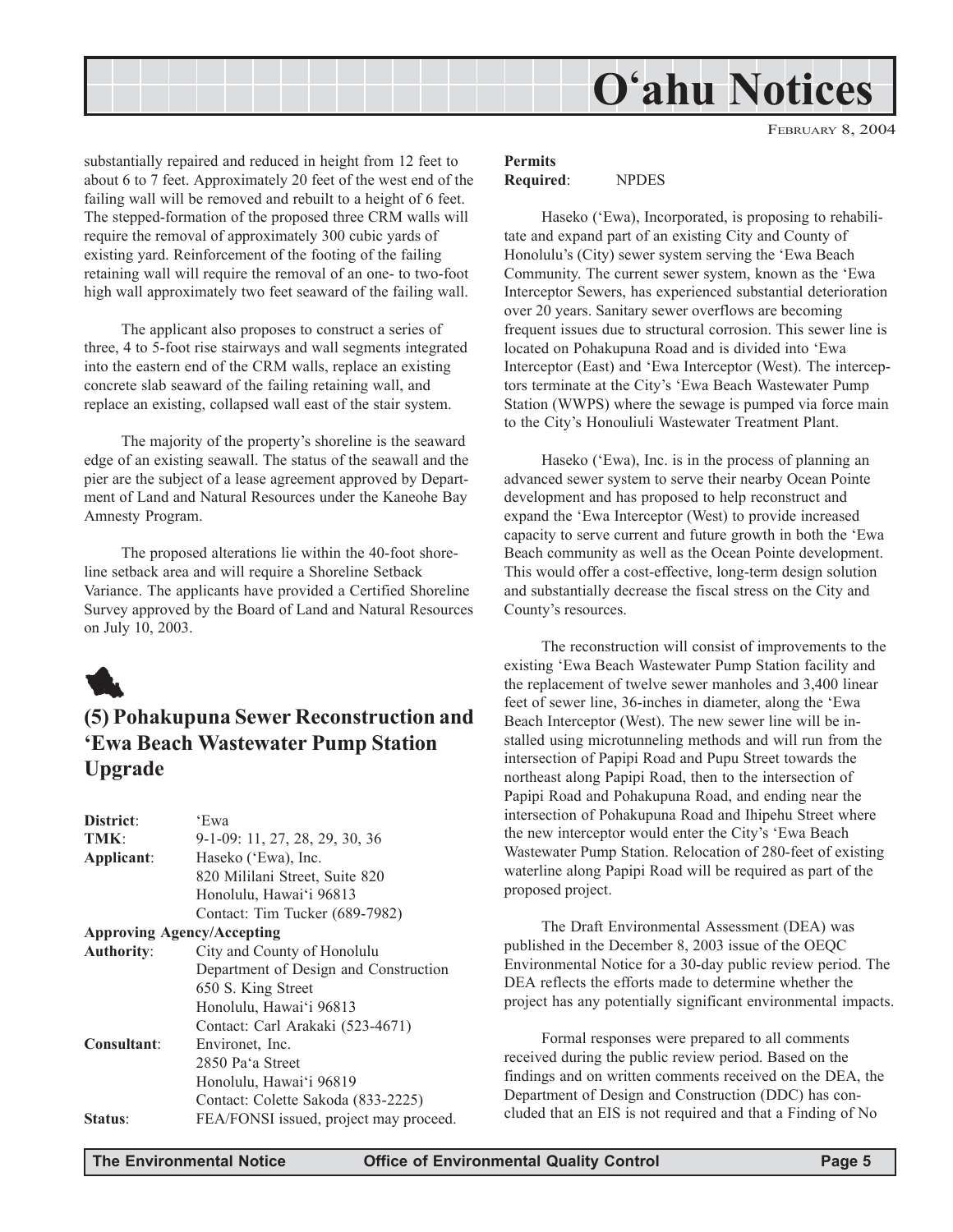# **O'ahu Notices**

FEBRUARY 8, 2004

Significant Impact (FONSI) is appropriate at this time. Shortterm impacts such as traffic disruption, dust and noise generation can be expected as a result of construction activity. These impacts can be mitigated by strict adherence to applicable guidelinesset by the State Department of Health (DOH).

### **Previously Published Projects Pending Public Comments**

#### **Draft Environmental Assessments**

#### 1 **Honolulu Central District Cooling Facility at Kaka'ako**

| City and County of Honolulu       |
|-----------------------------------|
| Board of Water Supply             |
| 630 South Beretania Street        |
| Honolulu, Hawai'i 96843           |
| Contact: Lorna Heller (748-5944)  |
| <b>Approving Agency/Accepting</b> |
| City and County of Honolulu       |
| Board of Water Supply             |
| 630 South Beretania Street        |
| Honolulu, Hawai'i 96843           |
| Contact: Barry Usagawa (748-5000) |
| <b>Public Comment</b>             |
| February 23, 2004                 |
|                                   |
| <b>W.</b> Tanaka Seawall          |
|                                   |

| Applicant: | Dr. Sevath Tanaka (927-3429) |
|------------|------------------------------|
|            | 1207 Mapuna Street           |
|            | Kailua, Hawai'i 96734        |

#### **Approving Agency/Accepting**

**Authority**: City and County of Honolulu Department of Planning and Permitting 650 South King Street Honolulu, Hawai'i 96813 Contact: Jeff Lee (527-6274)

#### **Public Comment**

**Deadline**: February 23, 2004

## **Environmental Tip**

#### **Indigenous and Polynesian introduced plants; use in public landscaping**

(a) Wherever and whenever feasible, all plans, designs, and specifications for new or renovated landscaping of any building, complex of buildings, facility, complex of facilities, or housing developed by the State with public moneys shall incorporate indigenous land plant species as defined in section 195D-2, and plant species brought to Hawaii by Polynesians before European contact, such as the kukui, noni, and coconut; provided that:

(1) Suitable cultivated plants can be made available for this purpose without jeopardizing wild plants in their natural habitat; and

(2) Wherever and whenever possible, indigenous plants shall be used for landscaping on the island or islands on which the species originated.

(b) Each plant or group of plants used pursuant to subsection (a) shall be clearly identified with signs for the edification of the general public. [L 1999, c 149, pt of §2]

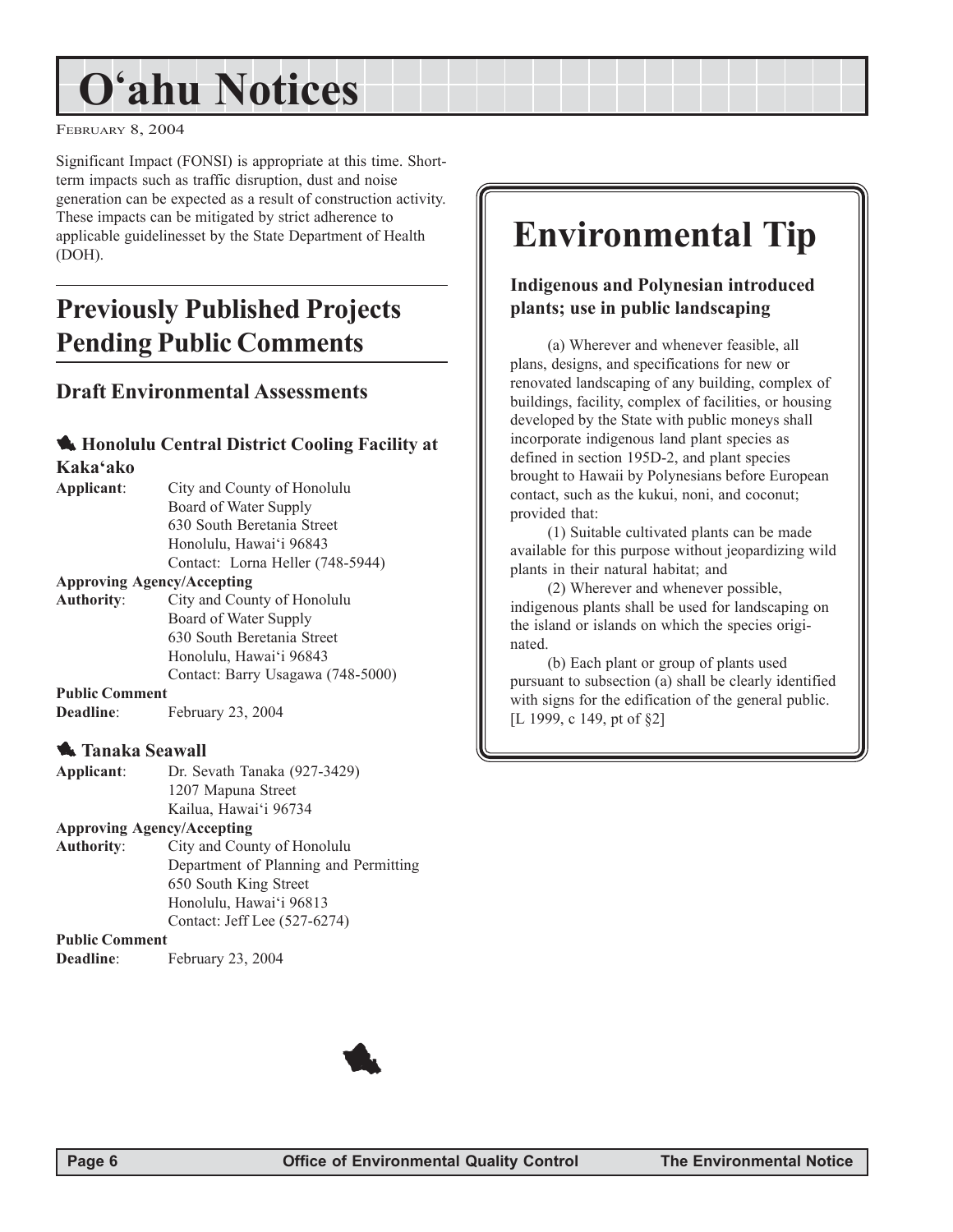## **Maui Notices**

FEBRUARY 8, 2004



|                  | TIUIIUIUI, TIAWAI I 70007              |
|------------------|----------------------------------------|
|                  | Contact: Dawn Hegger (587-0380)        |
| Consultant:      | Farber & Associates                    |
|                  | 2722 Ferdinand Ave.                    |
|                  | Honolulu, Hawai'i 96822                |
|                  | Contact: Joseph Farber (551-8671)      |
| Status:          | FEA/FONSI issued, project may proceed. |
| <b>Permits</b>   |                                        |
| <b>Required:</b> | CDUA                                   |
|                  |                                        |

The applicant, 'Ao'ao O Na Loko I'a O Maui (The Association of the Fishponds of Maui) is proposing to revitalize the historic Ko'ie'ie Loko I'a (Fishpond) for cultural, educational, historical and recreational purposes. The subject property is presently a deteriorated fishpond; walls are damaged by the forces of nature and altered by man.

The proposed project will produce a continuous fishpond wall approximately 1,170 feet (357 m) in total length. The wall alignment and design is based on the existing wall foundation "footprint" and archaeological findings.

The wall will be reconstructed of original wall stones that are available at the site.

to complete. Reconstruction is expected to begin in the spring of 2004. Spring and summer are the most advantageous times to rebuild the wall due to the seasonably lower tides-the best conditions to restore the wall.



#### **(2) Lahaina Kingdom Hall**

| Lahaina                                |
|----------------------------------------|
| $4-5-04$ : 42 and 44                   |
| Lahaina Congregation of Jehovah's Wit- |
| nesses                                 |
| 75 Pu'unoa Place                       |
| Lahaina, Hawai'i                       |
| Contact: Miles Yeda (669-6070)         |
| <b>Approving Agency/Accepting</b>      |
| Maui Planning Commission               |
| 250 S. High Street                     |
| Wailuku, Hawai'i 96793                 |
| Contact: Colleen Suyama (270-7735)     |
|                                        |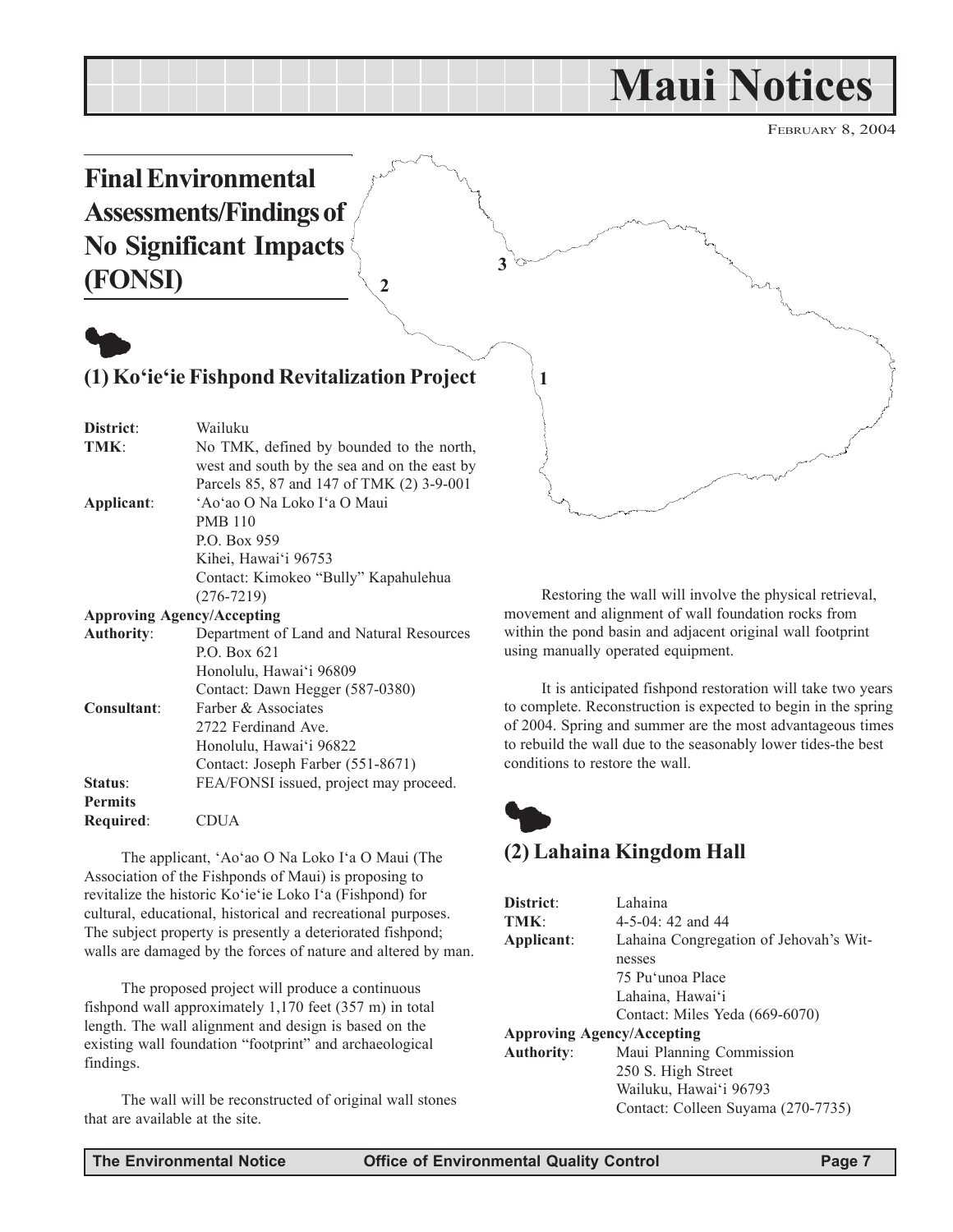## **Maui Notices**

FEBRUARY 8, 2004

| Consultant:    | Munekiyo & Hiraga, Inc.                |
|----------------|----------------------------------------|
|                | 305 High Street, Suite 104             |
|                | Wailuku, Hawai'i 96793                 |
|                | Contact: Mich Hirano (244-2015)        |
| Status:        | FEA/FONSI issued, project may proceed. |
| <b>Permits</b> | SMA, Special Use, Demolition, Grading, |
| Required:      | Building                               |

The Lahaina Congregation of Jehovah's Witnesses proposes to construct a new Kingdom Hall and onsite parking at 75 and 91 Pu'unoa Place, Lahaina, Maui, Hawai'i. The project site is situated on the northwest corner of Pu'unoa Street and Front Street.

The subject property presently has an existing Kingdom Hall of Jehovah's Witnesses built around 1970 on Parcel 42 and a 600 square foot cottage built around 1992 on Parcel 44.

The proposed project involves the demolition of the existing cottage and construction of a new 3,500 square foot Kingdom Hall on Parcel 44. Upon completion of the building, the existing Kingdom Hall on Parcel 42 will be demolished and a parking area for 35 cars will be developed. In addition to the 35 paved stalls, 13 stacked or tandem stalls will be provided. Related construction elements include the installation of landscaping, irrigation, sewer, and water service improvements. Access to the proposed project site will be from a one-way ingress driveway and a one-way egress driveway off of and on to Pu'unoa Place via Front Street. The proposed project site is located within the Lahaina National Historic Landmark and is a trigger for an environmental assessment pursuant to Chapter 343, Hawai'i Revised Statutes. The proposed project site is also located within the County of Maui's Special Management Area (SMA) boundaries. A County Special Use Permit Application to permit church use in a residential district is also prepared for review by the Maui Planning Commission.



| <b>District:</b> | Wailuku                               |
|------------------|---------------------------------------|
| TMK:             | NA.                                   |
| Applicant:       | County of Maui, Department of Public  |
|                  | Works and Environmental Management    |
|                  | 200 South High Street                 |
|                  | Wailuku, Hawai'i 96793                |
|                  | Contact: Wendy Kobashigawa (270-7745) |

#### **Approving Agency/Accepting**

| <b>Authority:</b> | Same as above.                         |
|-------------------|----------------------------------------|
| Consultant:       | Chris Hart & Partners, Inc.            |
|                   | 1955 Main Street, Suite 200            |
|                   | Wailuku, Hawai'i 96793                 |
|                   | Contact: Christopher Hart (242-1955)   |
| Status:           | FEA/FONSI issued, project may proceed. |
| <b>Permits</b>    |                                        |
| Required:         | Grading, County ROW, Driveway permits  |
|                   |                                        |

The Market Street Improvement Project is a County and Federal funded project intended to provide landscape planting, improve pedestrian and vehicular circulation, and urban beautification of Market Street from Wells Street to the intersection of Market Street and Pi'ihana and Mokuhau Streets; Wailuku, Maui, Hawai'i.

Maui County's Department of Public Works and Environmental Management is the proposing and accepting authority for this project. Initiation of construction is anticipated in the fall of 2004. The project will be completed in approximately 9 to 12 months. Market Street is under the jurisdiction of the Maui County Department of Public Works and Environmental Management.

The proposed roadway improvements inlcude pavement reconstruction; construction of concrete sidewalks and handicapped wheel-chair ramps; reconstruction of driveways; installation of drainage facilities; construction of planter islands with street tree planting, lighting, benches, signage, etc.; possible realignment of existig utilities such as water, electric and telephone systems; possible undergrounding of secondary power distribution, telephone distribution, and CATV distribution duct; and related improvements. The construction of a 41-stall surface parking lot at the rear of the 'Iao Theatre is also part of this project. The primary purpose of the parking lot is to mitigate the impact to area businesses caused by the loss of on-street parking. The development impacts associated with the parking lot were assessed during the preparation of a Final Environmental Assessment for the Wailuku Mini-Park, Restroom and Police Resource Center (September 2001).

The proposed improvements will be constructed in phases thereby directly impacting only one section of the roadway at a time. During construction one lane of traffic will be in operation at all times. It is anticiapted that construction within the commercial core will occur primarily during evening and weekend hours. Construction within Happy Valley will occur during standard work hours due to existing residences in the area.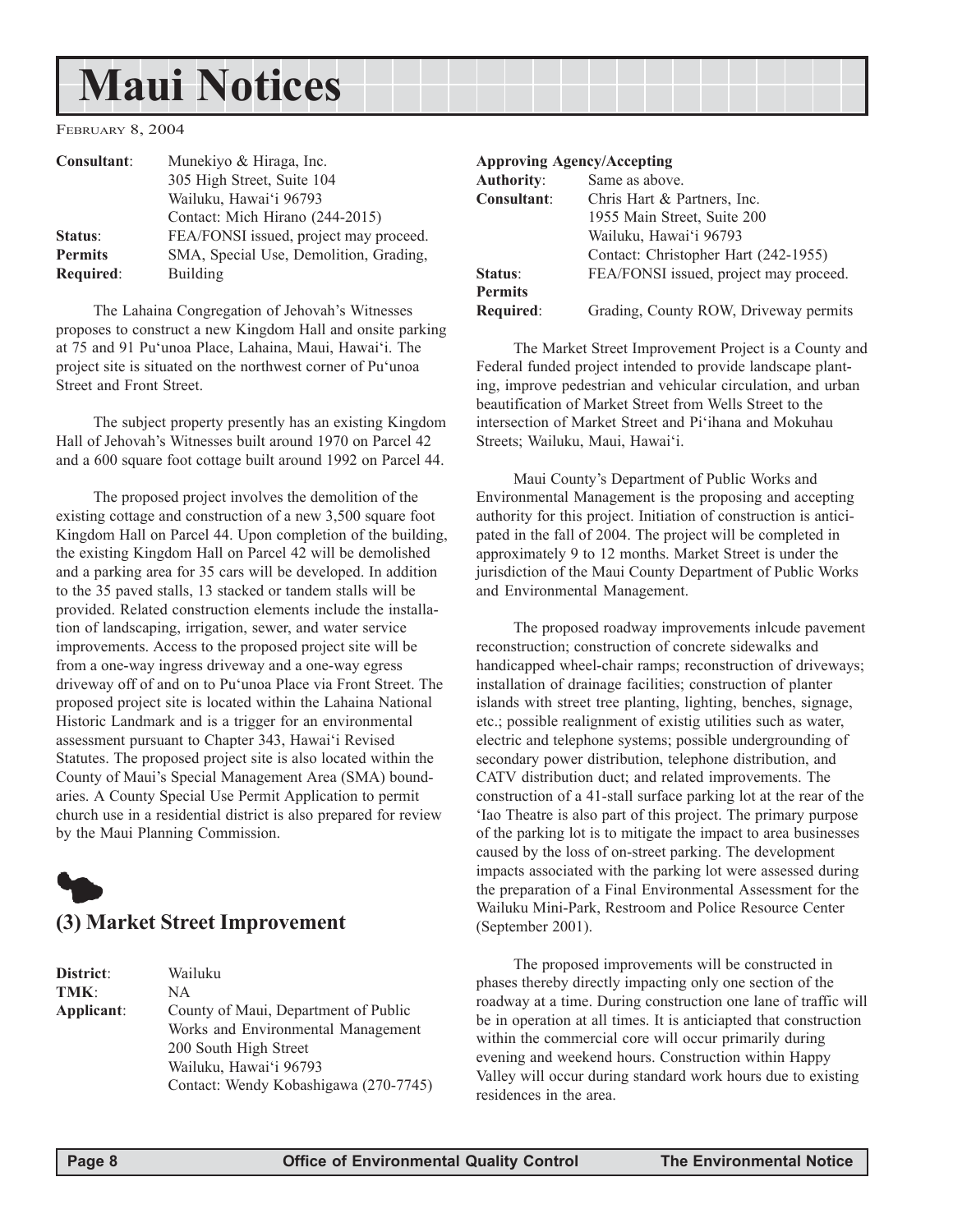# **Maui Notices**

FEBRUARY 8, 2004

### **Previously Published Projects Pending Public Comments**

#### **Draft Environmental Assessments**

#### 3 **Ho'okipa Park Improvements**

**Applicant**: County of Maui Department of Parks and Recreation 700 Halia Nakoa Street, Unit 2 Wailuku, Hawai'i 96793 Contact: Robert Halvorson (270-7931) **Approving Agency/Accepting Authority**: Same as above. **Public Comment Deadline**: February 23, 2004

#### 3 **Kahului Commercial Harbor, Pier 1C**

#### **Mooring Dolphin**

**Applicant**: Matson Navigation Company Pier 51B Sand Island Parkway Honolulu, Hawai'i 96819 Contact: Gary Moniz (848-1318) **Approving Agency/Accepting Authority**: State Department of Transportation Harbors Division 79 S. Nimitz Highway Honolulu, Hawai'i 96813 Contact: Marshall Ando (587-1961) **Public Comment**

**Deadline**: February 23, 2004

#### **Final Environmental Impact Statements**

#### 3 **Lahaina Watershed Flood Control Project**

**Applicant**: County of Maui Department of Public Works and Waste Management 200 South High Street Wailuku, Hawai'i 96793 Contact: Joe Krueger (270-7745) **Approving Agency/Accepting Authority**: Mayor, County of Maui 250 South High Street Wailuku, Hawai'i 96793 **Status:** FEIS currently being reviewed by the Maui Mayor's Office. **This is a joint State and Federal EIS.**

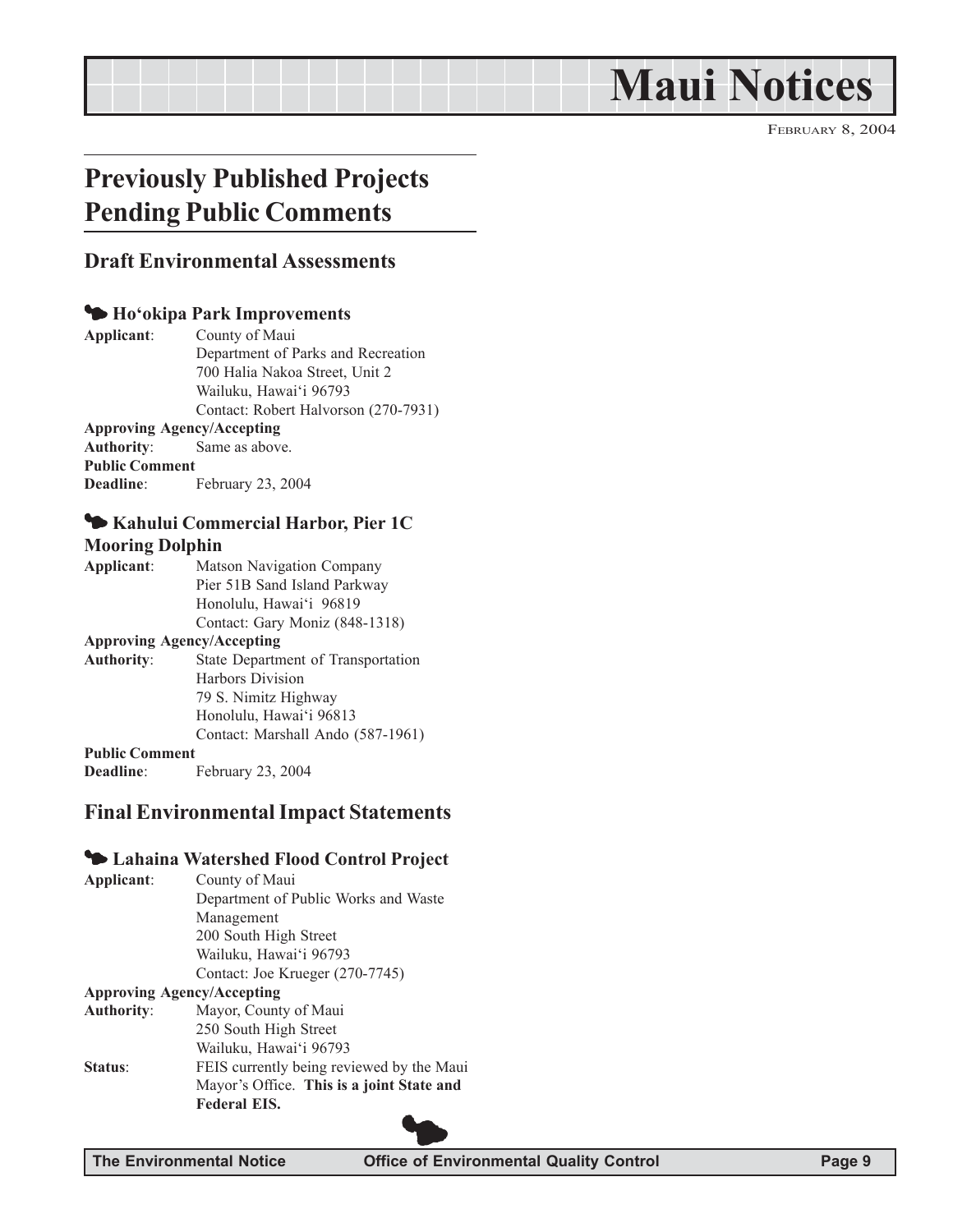## **Moloka'i Notices**

FEBRUARY 8, 2004

### **Final Environmental Assessments/Findings of No Significant Impacts (FONSI)**

## 22 July 1

#### **(1) Moloka'i General Hospital Expansion and Renovation**

| District:                         | Moloka'i                               |
|-----------------------------------|----------------------------------------|
| TMK:                              | $5 - 3 - 009$ : 017                    |
| Applicant:                        | Moloka'i General Hospital              |
|                                   | 280 Puali Street                       |
|                                   | Kaunakakai, Hawai'i 96748              |
|                                   | Contact: Randy Lite (553-3185)         |
| <b>Approving Agency/Accepting</b> |                                        |
| <b>Authority:</b>                 | County of Maui                         |
|                                   | Moloka'i Planning Commission           |
|                                   | c/o Department of Planning             |
|                                   | 250 South High Street                  |
|                                   | Wailuku, Hawai'i 96793                 |
|                                   | Contact: Ms. Kivette Caigoy (270-7735) |
| Status:                           | FEA/FONSI issued, project may proceed. |
| <b>Permits</b>                    |                                        |
| Required:                         | SMA, Building, Demolition, Grading     |

The proposed project is located at the West end of Ranch Camp and the North end of Kaunakakai. The North and West sides of the property border Moloka'i Ranch, the South side adjoins commercial property and the East side borders residential.

The program for development identifies a need for 23,236 SF of patient service area and 14,377 SF of nonpatient services. Based on code issues and operational requirements, the patient service area shall be provided within a new building addition while non-patient service areas shall be redeveloped within the existing hospital structures. The site area has remained undeveloped for the past 40 years and has been used for parking.

The hospital has been a good neighbor to adjacent properties. Noise, traffic and visual impacts have always been kept to an acceptable level. A primary goal of the proposed project will be to maintain and continue to improve on the standards set to date.

The proposed actions are compatible under the "Urban" State Land Use designation, objectives and policies of the County of Maui General Plan, objectives and implementing actions of the Moloka'i Community Plan, and with Maui County zoning standards.

**1**

The proposed project will potentially impact all of the transportation elements during construction. Materials, equipment and personnel will need to be moved on and off the island during the 2-year construction period. A program to provide increased traffic for shipping, transportation and vehicular movement is being specified for the project and will be implemented by the contractor as part of the general contract for construction. Once the project is complete, transportation system demand from the hospital will revert back to its previous levels.

2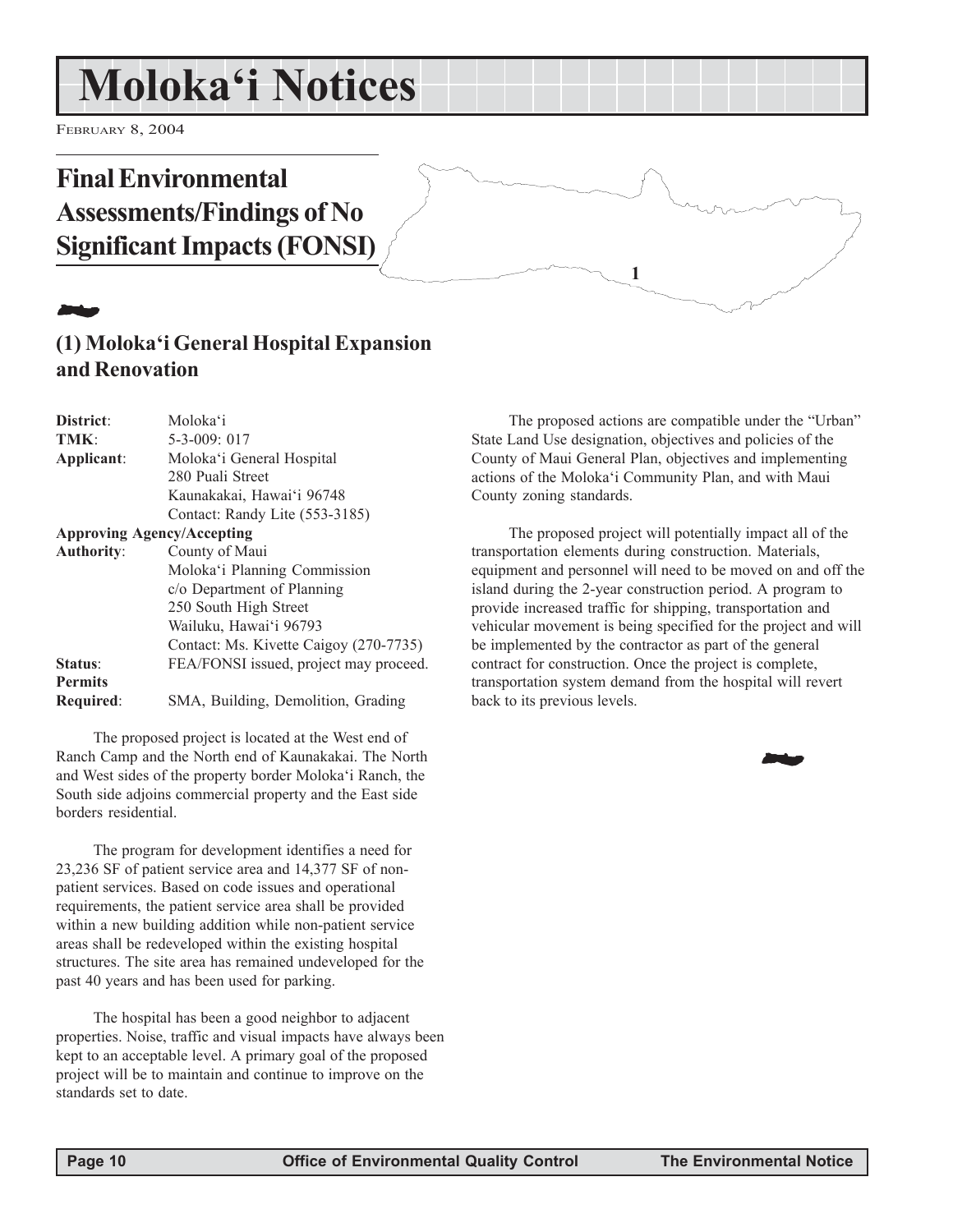## **Kaua'i Notices**

FEBRUARY 8, 2004

**1**

### **Final Environmental Assessments/Findings of No Significant Impacts (FONSI)**

## $\bullet$

#### **(1) Lihu'e-Hanama'ulu (Pu'u 'A'ahoaka) Exploratory Well**

| District:         | Lihu'e                                 |
|-------------------|----------------------------------------|
| TMK:              | $3 - 9 - 2:01$                         |
| Applicant:        | Department of Land & Natural Resources |
|                   | 1151 Punchbowl Street, Rm. 221         |
|                   | Honolulu, Hawai'i 96813                |
|                   | Contact: Eric Hirano (587-0230)        |
|                   | <b>Approving Agency/Accepting</b>      |
| <b>Authority:</b> | Same as above.                         |
| Consultant:       | Wilson Okamoto Corporation             |
|                   | 1907 S. Beretania Street, #400         |
|                   | Honolulu, Hawai'i 96826                |
|                   | Contact: Earl Matsukawa (946-2277)     |
| Status:           | FEA/FONSI issued, project may proceed. |
| <b>Permits</b>    | Grubbing, Grading, CWRM Well           |
| <b>Required:</b>  | Construction                           |

The Department of Land and Natural Resources (DLNR), State of Hawai'i, is proposing to drill an exploratory well on State land at the approximately 500' elevation of Pu'u 'A'ahoaka, which is located between the North and South forks of the Wailua River, above Wailua Falls.

After the exploratory well is drilled and cased, pump tests will be conducted to determine the quality and quantity of the source. If the exploratory well proves successful, it will be outfitted and converted into a production well.

The DLNR is seeking a yield between 500,000 and 1,000,000 gallons per day from this potential source.

Should water quality from the well tests be unacceptable for potable use and too costly for treatment, the well will capped and used possibly for future monitoring purposes. An alternative site would then be explored.

Access to the well site is via a former sugar cane haul road branching off of Ma'alo Road. The cane haul road connects to a jeep trail that leads to the base of Pu'u A'ahoaka.

This Environmental Assessment (EA) is being prepared for the exploratory phase of the well project, i.e., the drilling, casing, and pump testing operations. If test results are favorable and a decision is made to move forward with the production phase, another EA will be prepared to cover the outfitting, installation of accessory facilities, and production operations of the well.

Work on the exploratory well is scheduled to commence in September 2004, and completed approximately one year later.

The preliminary cost estimate for the exploratory well and pump test is approximately \$1.2 million. The source of funding is the State.

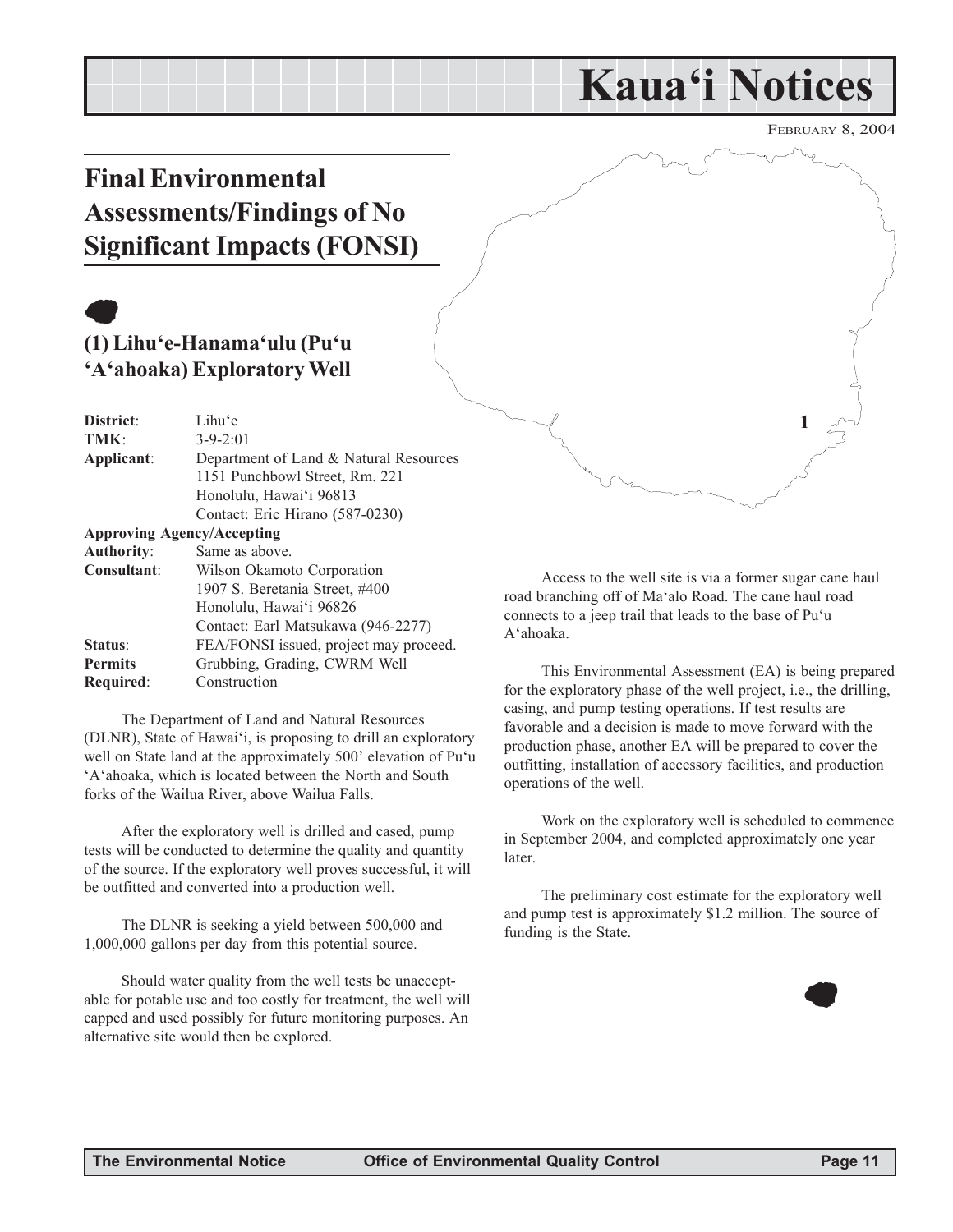## **Hawai'i Notices**

FEBRUARY 8, 2004

### **Draft Environmental Assessments**

### $\blacklozenge$ **(1) Pacific Rim Education Foundation Utilization of State Land for Roadway**

| District:                         | North Kona                               |  |
|-----------------------------------|------------------------------------------|--|
| TMK:                              | 7-2-6: por. $5$                          |  |
| Applicant:                        | Pacific Rim Education Foundation, Inc.   |  |
|                                   | 74-5620A Palani Road, Suite 106          |  |
|                                   | Kailua-Kona, Hawai'i 96740               |  |
|                                   | Contact: Anthony Aparo (326-9442)        |  |
| <b>Approving Agency/Accepting</b> |                                          |  |
| <b>Authority:</b>                 | Department of Land and Natural Resources |  |
|                                   | 1151 Punchbowl Street, Room 130          |  |
|                                   | Honolulu, Hawai'i 96813                  |  |
|                                   | Contact: Harry Yada (974-6203)           |  |
| <b>Consultant:</b>                | Brian T. Nishimura (935-7692)            |  |
|                                   | 101 Aupuni Street, Suite 217             |  |
|                                   | Hilo, Hawai'i 96720                      |  |
| <b>Public Comment</b>             |                                          |  |
| Deadline:                         | March 9, 2004                            |  |
| Status:                           | DEA First Notice pending public comment. |  |
|                                   |                                          |  |

|                | Address comments to the applicant with      |
|----------------|---------------------------------------------|
|                | copies to the approving agency or accepting |
|                | authority, the consultant and OEQC.         |
| <b>Permits</b> | Utilize State Land; UIC; Approvals of       |
| Required:      | Special Permit, Roadway Subdivision, Road   |
|                | Dedication, Construction Plans              |

The Pacific Rim Education Foundation, Inc. (PREFI) is proposing to establish a boarding school on 32.977 acres of land in North Kona, Island of Hawai'i, TMK: (3) 7-2-06: 3, 4, and 27. The proposed access from the Mamalahoa Highway to the school site will begin along the northern boundary of TMK (3) 7-2-06: 6 and continue along the northern boundaries of parcels 27, 5 and 4 for a distance of approximately 2, 900 feet. All of the parcels are owned by PREFI except for parcel 5 which is owned by the State of Hawai'i. Approximately 42,600 square feet of the state property will be utilized for the proposed roadway (710' x 60'). In addition, PREFI is proposing that the portion of an existing 20 foot wide "paper" Homestead Road, situated between parcels 3 and 4 be abandoned in favor of the proposed roadway.

The roadway will have a right-of-way width of 50-60 feet (as required by the County of Hawai'i) and a minimum pavement width of 20 feet. PREFI intends to improve approximately 2,400 feet of the roadway to provide access to the main entrance of the proposed school site on parcel 4. PREFI is proposing to subdivide and convey the entire roadway parcel to the County of Hawai'i including the improved and unimproved sections of the road. Approximately 500 feet of the proposed roadway parcel will remain unimproved until access to the adjacent state property is required. The 2,400 feet of roadway has an estimated construction cost of \$850,000 and will take approximately three months to complete.

**1**

**2**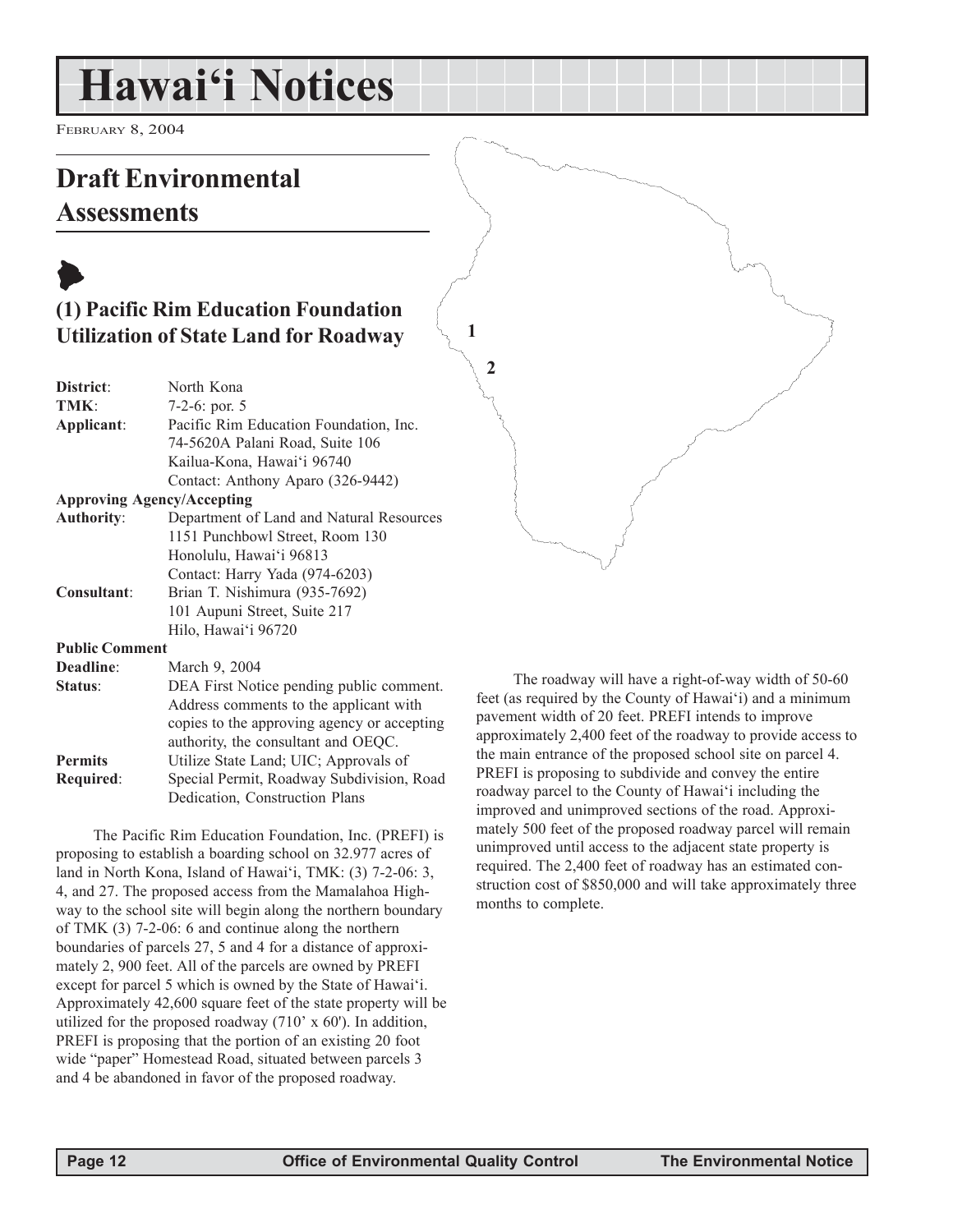## **Hawai'i Notices**

FEBRUARY 8, 2004

### **Final Environmental Assessments/Findings of No Significant Impacts (FONSI)**

## $\blacktriangleright$

#### **(2) Keauhou Multi-Family Residential Subdivision**

**District**: North Kona **TMK**: 7-8-10: 90 **Applicant**: Kamehameha Investment Corporation 567 South King Street Honolulu, Hawai'i 96813 **Approving Agency/Accepting Authority**: County of Hawai'i Planning Department 101 Pauahi Street, Room 3 Hilo, Hawai'i 96720 Contact: Norman Hayashi (961-8288)

| Consultant:      | Carlsmith Ball LLP                     |
|------------------|----------------------------------------|
|                  | 121 Waianuenue Avenue                  |
|                  | Hilo, Hawai'i 96720                    |
|                  | Contact: Steven Lim (935-6644)         |
| Status:          | FEA/FONSI issued, project may proceed. |
| <b>Permits</b>   |                                        |
| <b>Required:</b> | SMA, NPDES, Building, Grading          |

Applicant Kamehameha Investment Corporation seeks a Special Management Area Use Permit to allow for the development of up to 16 multiple-family residential units and related improvements on approximately 3.686 acres of land (KIC Land Area 10A) located at the east (mauka) side of Kamehameha III Road, immediately adjacent to and on the south (makai) side of Keauhou Rehabilitation and Healthcare Center at Kahalu'u and Keauhou 1st, District of North Kona. The Project Area is located approximately 2,800 feet from the coastline, and is within the County Special Management Area, which extends from the coastline to the east (makai) boundary of the Kuakini Highway right-of-way. The Project site is located within the Kahalu'u Historic District (Site 10- 37-4150; a district with multiple sites) which was included in the National Register of Historic Places on December 27, 1974. The Kahalu'u Historic District was removed from the Hawai'i State Register in March, 1980.





#### **Board Permits**

Persons interested in commenting on the following Conservation District Use Application (Board Permit) must submit comments to the Department of Land and Natural Resources. Also, anyone interested in receiving notification of determinations on Conservation District Use Applications (Board Permits) must submit requests to DLNR that include the following information:

1) Name and address of the requestor;

2) The departmental permit for which the requestor would like to receive notice of determination; and

3) The date the notice was initially published in the Environmental Notice.

Both comments and requests for notification of determinations must be submitted to DLNR within thirty days from the initial date that the notice was published in the Environmental Notice.

Please send comments and requests to: State of Hawaii, Department of Land and Natural Resources, Office of Conservation and Coastal Lands, 1151 Punchbowl Street, Room 220, Honolulu, Hawaii 96813.

DLNR will make every effort to notify those interested in the subject CDUA, it is not obligated to notify any person not strictly complying with the above requirements. For more information, please contact Dawn Hegger of our Office of Conservation and Coastal Lands staff at 587-0380.



#### **Kalaiopua Place Improvements**

| File No.:              | CDUA OA-3174                                      |
|------------------------|---------------------------------------------------|
| Applicant:             | City & County of Honolulu, Dept. of Design and    |
|                        | Construction                                      |
| <b>Location:</b>       | Kalaiopua Place, Tantalus, Oahu                   |
| TMK:                   | $2 - 5 - 019$ : 009                               |
|                        | <b>Proposed Action: Roadway Improvements</b>      |
| 343. HRS               | Final EA published in OEOC's <i>Environmental</i> |
| determination:         | <i>Notice</i> on $11/23/03$                       |
| <b>Appl's Contact:</b> | Kay Muranaka (591-8820)                           |
|                        |                                                   |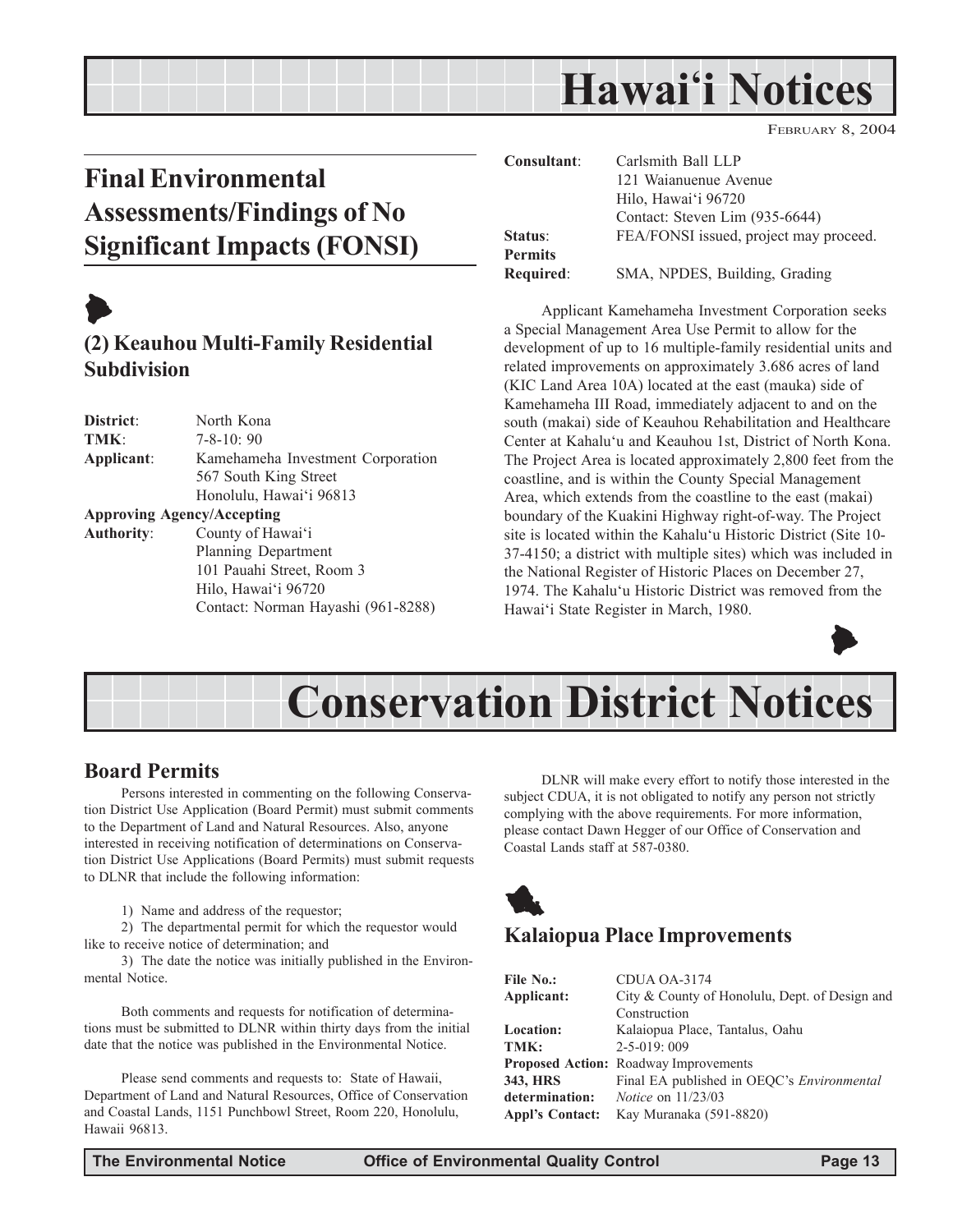# **National Environmental Policy Act**

FEBRUARY 8, 2004

#### **Management Measures to Implement New Technologies for the Western Pacific Pelagic Longline Fisheries**

The Western Pacific Regional Fishery Management Council proposes to revise management measures for the fisheries managed under the Fishery Management Plan for the Pelagic Fisheries of the Western Pacific Region, with the objective of achieving optimum yields from these fisheries while avoiding the likelihood of jeopardizing the continued existence of sea turtles or other endangered species. Included in the amendment is a Draft Supplemental Environmental Impact Statement (DSEIS) which supplements the Final EIS for the Fishery Management Plan for the Pelagic Fisheries of the Western Pacific Region issued on March 30, 2001.

Additional copies of the regulatory amendment and DSEIS can be obtained from the Western Pacific Council. Requests for copies should indicate whether a paper copy or electronic copy on CD is preferred. The DSEIS is also available at the website of the Western Pacific Fishery Management Council at http://www.wpcouncil.org/. The Final EIS that this DSEIS supplements may be obtained from the National Marine Fisheries Service (NMFS) at: Dr. Samuel Pooley, Acting Regional Administrator, NMFS Pacific Islands Regional Office, 1601 Kapiolani Blvd., Suite 1110, Honolulu, HI 96814-4700, Fax: 808-973-2941, tel: 808-973-2937. It is also available at the website of the NMFS at http://swr.nmfs.noaa.gov/pir/.

Comments on the DSEIS should be sent to Dr. Samuel Pooley at the above address by February 23, 2004.



#### **Shoreline Certification Applications**

Pursuant to § 13-222-12, HAR the following shoreline certification applications are available for inspection at the DLNR District Land Offices on Kauai, Hawaii and Maui and at Room 220, 1151 Punchbowl St., Honolulu, Oahu (Tel: 587-0414). All comments shall be submitted in writing to the State Land Surveyor, 1151 Punchbowl Street, Room 210, Honolulu, HI 96813 and postmarked no later than fifteen (15) calendar days from the date of the public notice of the application. If there are any questions, please call Nick Vaccaro at 587-0384.

| File No.         | Date    | Location                                                                                                                                                                                                                                                                            | Applicant/Owner                                            | <b>TMK</b>                    |
|------------------|---------|-------------------------------------------------------------------------------------------------------------------------------------------------------------------------------------------------------------------------------------------------------------------------------------|------------------------------------------------------------|-------------------------------|
| MA-<br>295       | 1/26/04 | Lot 31 of the Kuau Sunset Beach Lots (File Plan 302),<br>land situated at Kuau, Makawao, Island of Maui, Hawaii<br>Address: 85 Aleiki Place<br>Purpose: Building Permit                                                                                                             | Akamai Land Surveying,<br>Inc./Richard and Beth<br>Ferrari | $2-6-11:15$                   |
| OA-<br>694A-2    | 1/26/04 | Lota 1 and 2 of Evershine VIII Tract (F.P. 2271) and Lot<br>4-A of the Subdivision of 4 and Lot 5 of Portlock Road<br>Subdivision No. 2 (F.P. 2193, land situated at Maunalua,<br>Island of Oahu, Hawaii                                                                            | Sam O. Hirota,<br>Inc./Evershine VIII, L.P.                | $3-9-26$ : 44-45<br>and 47-48 |
|                  |         | Address: 525, 535 & 567 Portlock Road                                                                                                                                                                                                                                               |                                                            |                               |
|                  |         | Purpose: New Structure                                                                                                                                                                                                                                                              |                                                            |                               |
| HA-<br>$230 - 3$ | 1/26/04 | Lot 76 of Puako Beach Lots (HTS Plat 414-B), being the<br>whole of Land Patent Grant S-13752 to Manuel Corozo<br>Rapozo, Jr. & Adelina Ramos Rapozo, land situated at<br>Lalamilo, Waimea, S. Kohala, Island of Hawaii, Hawaii<br>Address: Not Assigned<br>Purpose: Building Permit | Wes Thomas Associates.<br>for One Kea Hui LLC              | $6-9-03:15$                   |
| OA-972           | 1/26/04 | Lot 8 as shown on Map 2 of Land Court Application 776,                                                                                                                                                                                                                              | Jamie F.                                                   | $5 - 5 - 11$ : 32             |
|                  |         | land situated at Laie, Koolauloa, Island of Oahu, Hawaii                                                                                                                                                                                                                            | Alimboyoguen/Carlos                                        |                               |
|                  |         | Address: 55-142 Naupaka Street                                                                                                                                                                                                                                                      | Codiz                                                      |                               |
|                  |         | Purpose: Determine Setback                                                                                                                                                                                                                                                          |                                                            |                               |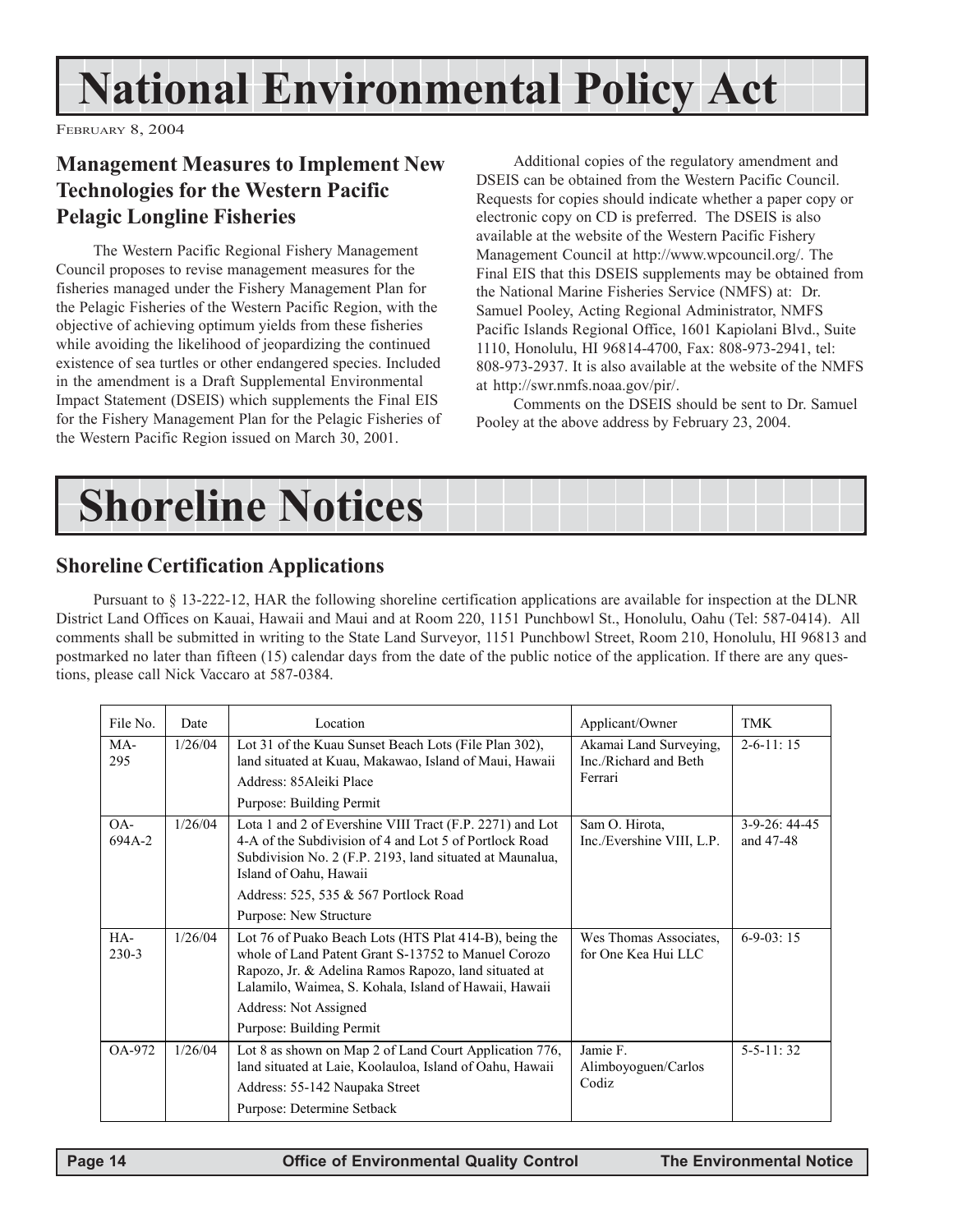# **Shoreline Notices**

FEBRUARY 8, 2004

#### **Shoreline Certifications and Rejections**

Pursuant to §§13-222-26, HAR the following shorelines have been proposed for certification or rejection by the DLNR. Any person or agency wishing to appeal a proposed shoreline certification or rejection shall file a notice of appeal in writing with the department no later than 20 calendar days from the date of the public notice of the proposed shoreline certification or rejection. The Notice of appeal shall be sent to the BLNR, 1151 Punchbowl Street, Room 220, Honolulu, HI 96813.

| Case No.                  | Actions Under New &<br>Old Shoreline Rules                         | Location                                                                                                                                                                                                                                                                       | Applicant                                                 | <b>TMK</b>                                              |
|---------------------------|--------------------------------------------------------------------|--------------------------------------------------------------------------------------------------------------------------------------------------------------------------------------------------------------------------------------------------------------------------------|-----------------------------------------------------------|---------------------------------------------------------|
| <b>OA-964</b>             | Proposed Shoreline<br>Certification<br>1/20/04<br><b>New Rules</b> | Lot 13-A, Section C, Kawailoa Beach Lots, land situated at<br>Kawailoa, Waialua, Island of Oahu, Hawaii<br>Address: 61-455 Kamehameha Highway<br>Purpose: Sale of Property                                                                                                     | Walter P. Thompson,<br>Inc. $/61-455$<br>Kamehameha       | $6-1-08:10$                                             |
| OA-965                    | Proposed Shoreline<br>Certification<br>1/20/04<br>New Rules        | Lots 19 and 20, Land Court Application 999 and lots 1 and 2,<br>Portion of R.P. 1319, Land situated at Kaipapau, Koolauloa,<br>Island of Oahu, Hawaii<br>Address: 54-215 Kamehameha Highway<br>Purpose: Building Permit                                                        | Walter P. Thompson,<br>Inc./Antonio Martinez              | $5-4-11:01$                                             |
| OA-968                    | Proposed Shoreline<br>Certification<br>1/20/04<br>New Rules        | Lot 24 of Land Court Application 1719 (Map 5), land situated<br>at Oneawa, Kailua, Koolaupoko, Island of Oahu, Hawaii<br>Address: 22 Laiki Place<br>Purpose: Building Permit                                                                                                   | ParEn, Inc./Charles<br>Schmitt and Bronwyn<br>Alexander   | $4 - 3 - 19:35$                                         |
| OA-895-<br>$\overline{c}$ | Proposed Shoreline<br>Certification<br>1/26/04<br>New Rules        | Lots 157 to 162 (inclusive map 26), lot 297 (Map 45), lot<br>11729 (map 846), lot 13490(Map 1039) of land court<br>application 1069, land situated at Honouliuli, Ewa, Oahu,<br>Hawaii<br>Address: 333, 329, 317, 309, 295, 536-A and 537 Papipi Road<br>Purpose: Improvements | Towill, Shigeoka &<br>Associates, Inc./<br>Haseko Homes   | $9-1-12:06$<br>$&47$ and<br>$9-1-11:01-$<br>$07$ (incl) |
| HA-270                    | Proposed Shoreline<br>Certification<br>1/26/04<br><b>New Rules</b> | Lot 2, Block 59, File Plan 693 Hawaiian Beaches Subdivision,<br>land situated at Waiakahiula, Puna, Island of Hawaii, Hawaii<br>Address: Welea Street, Hawaiian Beaches<br>Purposes: Permit to Build Residence                                                                 | The Independent<br>Hawaii Surveyors/<br><b>Rex Ramsey</b> | $1-5-87:12$                                             |
| OA-922                    | Rejected<br>1/26/04<br>Old Rules                                   | Lot 21-A of the Pupukea/Paumalu Beach Lots, being portion<br>of Grant 8355, land situated at Kaipapau, Koolauloa, Island of<br>Oahu, Hawaii<br>Address: 59-533 Ke Iki Road<br>Purpose: Building Permit                                                                         | Wesley T. Tengan for,<br>Dan Justice                      | $5-9-03:05$                                             |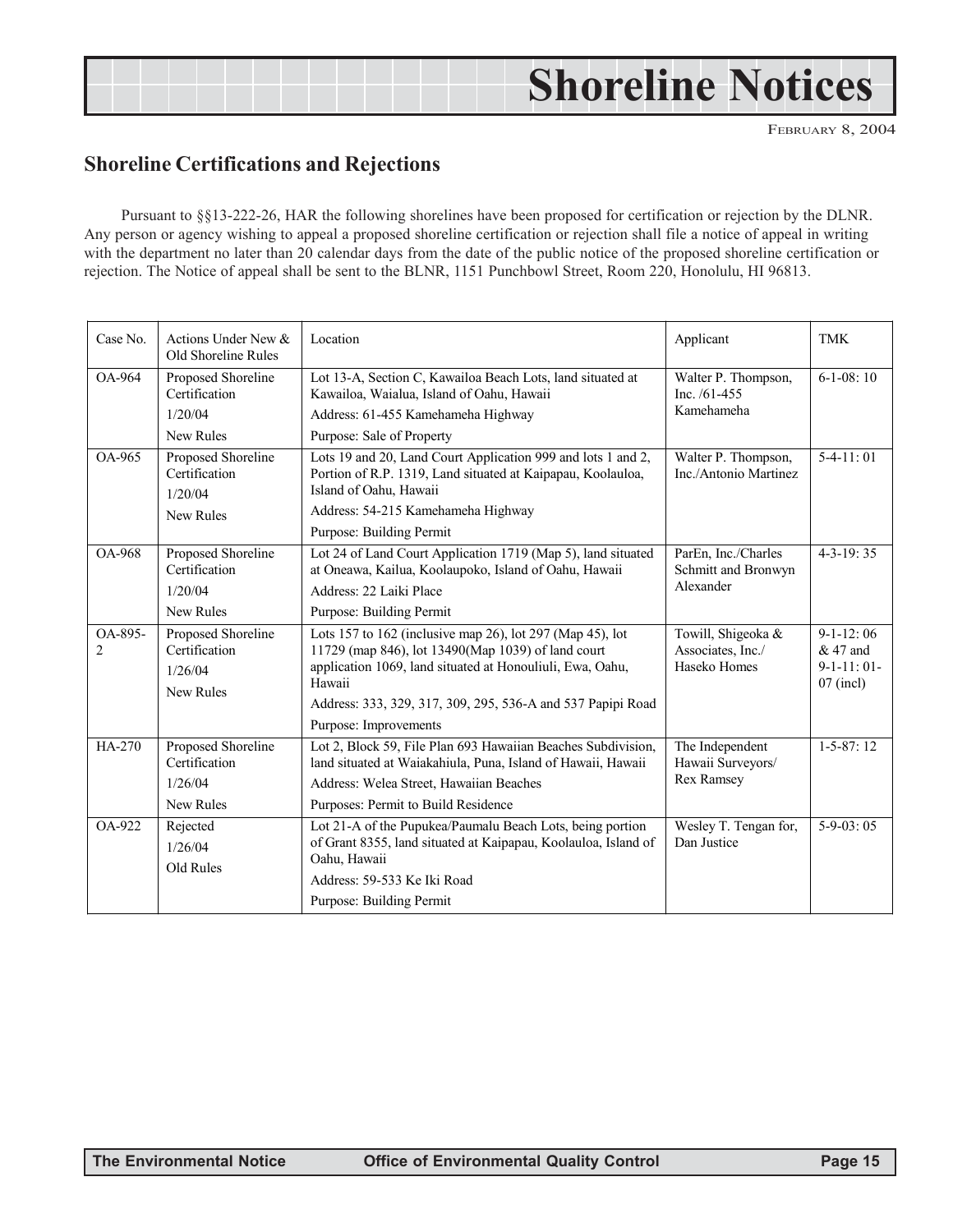# **Pollution Control Permit Applications**

FEBRUARY 8, 2004

#### **Department of Health Permits**

The following is a list of some pollution control permits currently being reviewed by the State Department of Health. For more information about any of the listed permits, please contact the appropriate branch or office of the Environmental Management Division at 919 Ala Moana Boulevard, Honolulu.

| <b>Branch</b><br>Permit Type                                                   | Applicant & Permit Number                                                                  | <b>Project Location</b>                                                                                             | <b>Pertinent</b><br>Date | Proposed Use                                                             |
|--------------------------------------------------------------------------------|--------------------------------------------------------------------------------------------|---------------------------------------------------------------------------------------------------------------------|--------------------------|--------------------------------------------------------------------------|
| Clean Air Branch,<br>586-4200,<br>Temporary<br>Covered Source<br>Permit        | Jas. W. Glover, Ltd.<br>CSP 0545-01-CT                                                     | Honokohau Quarry,<br>Kailua-Kona, Hawaii                                                                            | Issued:<br>1/20/04       | 300 TPH Asphalt Plant<br>with 1085 BHP Diesel<br><b>Engine Generator</b> |
| Clean Air Branch.<br>586-4200.<br>Temporary<br><b>Covered Source</b><br>Permit | Goodfellow Brothers, Inc.,<br>dba Rimrock Paving<br>Company<br>CSP 0380-01-CT<br>(Renewal) | Various Locations,<br>State of Hawaii<br>Current Location:<br>Puunene Quarry,<br>Mokulele Highway,<br>Puunene, Maui | Issued:<br>1/23/04       | 174 TPH Portable<br>Drum Mix HMA Plant                                   |
| Clean Air Branch.<br>586-4200.<br><b>Covered Source</b><br>Permit              | Pohakulepo Recycling, LLC<br>CSP 0386-02-C<br>(Renewal)                                    | UTM - 758,540<br>Meters East and<br>2,304,000 Meters<br>North, Wailuku, Maui                                        | Issued:<br>1/23/04       | 800 TPH Rock<br>Crushing Plant                                           |
| Clean Air Branch.<br>586-4200,<br>Temporary<br>Covered Source<br>Permit        | Grace Pacific Corporation<br>CSP 0045-02-CT<br>(Amendment)                                 | 91-920 Farrington<br>Highway, Kapolei,<br>Oahu                                                                      | Issued:<br>1/26/04       | 334 TPH Hot Mix<br><b>Asphalt Facility</b>                               |

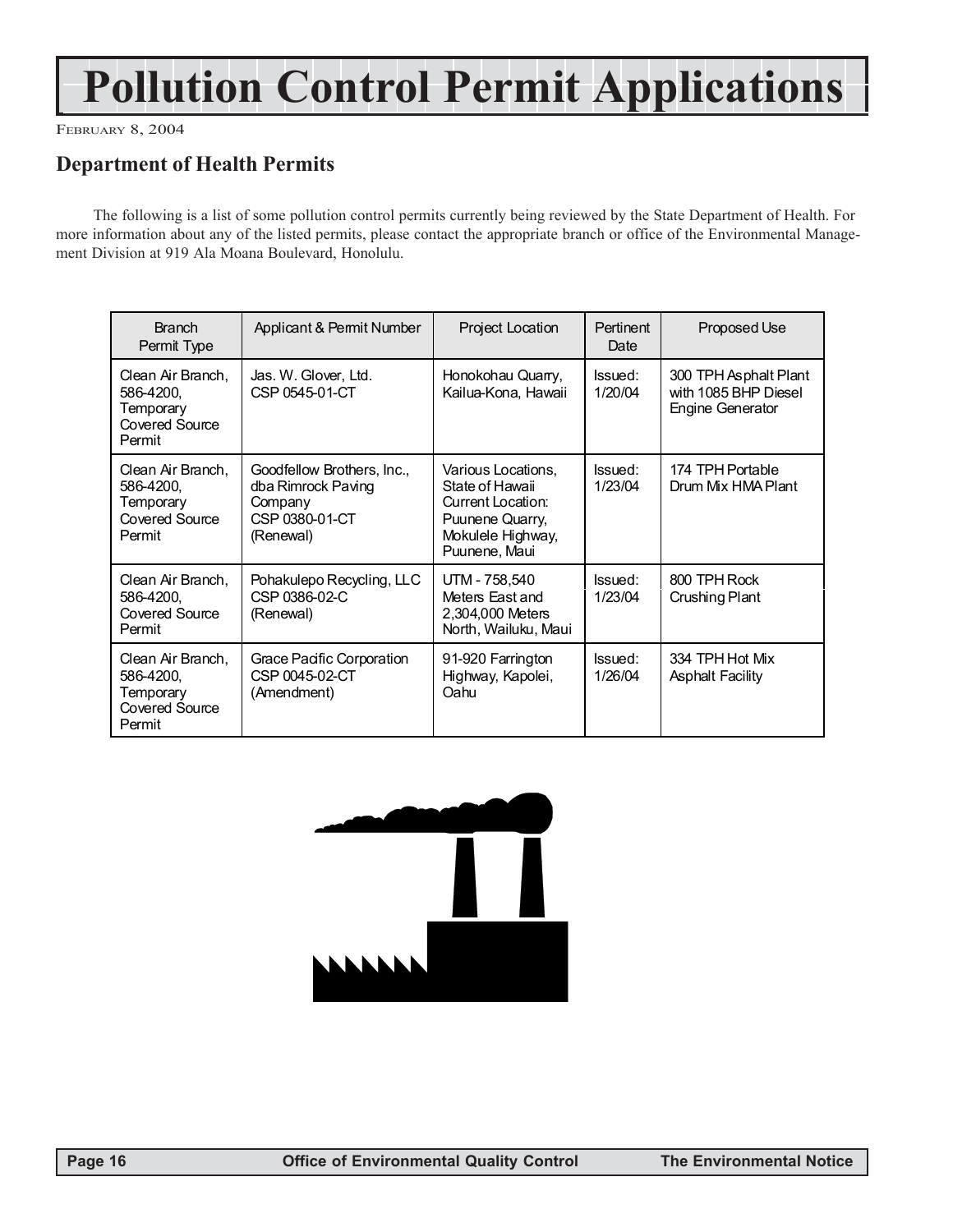# **Coastal Zone News**

FEBRUARY 8, 2004

#### **Special Management Area (SMA) Minor Permits**

Pursuant to Hawai'i Revised Statute (HRS) 205A-30, the following is a list of SMA Minor permits that have been approved or are pending by the respective county/state agency. For more information about any of the listed permits, please contact the appropriate county/state Planning Department. City & County of Honolulu (523-4131); Hawai'i County (961-8288); Kaua'i County (241-6677); Maui County (270-7735); Kakaako (587-2878).

| <b>Location (TMK)</b>         | <b>Description (File No.)</b>                                      | Applicant/Agent                               |
|-------------------------------|--------------------------------------------------------------------|-----------------------------------------------|
| Honolulu: Kailua (4-3-57-32)  | Main street retail shops & parking lot (2003/SMA-95)               | Castle Family Trust Ltd.,<br>Partnership      |
| Honolulu: Kapolei (9-1-14-10) | Installation of 3 pole-mounted security cameras (2004/SMA-<br>2)   | Chevron Products company/<br>Robert J. Rippel |
| Honolulu: Kahaluu (4-7-12-24) | 8-foot chain-link fence & fill (2004/SMA-5)                        | C&C of Honolulu, DDC                          |
| Honolulu: Wailua (6-8-9-21)   | Install security gate (2003/SMA-90)                                | Bruce E. Clements                             |
| Kauai: Aliomanu (4-9-5-16)    | Garage addition (SMA(M) 2004-12)                                   | Jenny Caruthers                               |
| Maui: Kihei (3-9-2-3)         | Tables & umbrellas (SM2 20040001)                                  | Petrilla, David                               |
| Maui: Kaanapali (4-4-8-2)     | Replace beachwalk (SM2 20040002)                                   | The Whaler AOAO                               |
| Maui: Paia (2-6-4-14 & 15)    | Demo of Comm bldg (SM2 20040003)                                   | Nelson, Don                                   |
| Maui: Kihei (3-8-13-12)       | Grading & fill of sand dunes (SM2 20040004)                        | Nelson, Don                                   |
| Maui: Kahului (3-8-79-3)      | Mobile Krispy Kreme store (SM2 20040005)                           | Bowsher, Gary                                 |
| Maui: Kapalua (4-2-7-27)      | Dwelling & garage (SMX 20040020) Pending                           | David Ferrebee Construction, LLC              |
| Maui: Kihei (2-3-12-22)       | Swimming pool (SMX 20040022) Pending                               | Flaherty, Michael                             |
| Maui: Kihei (3-9-34-3)        | Repair, replace plumbing fixture (SMX 20040024) Pending            | Winn, Peter                                   |
| Maui: Wailea (2-1-8-77)       | Apt alteration (SMX 20040026) Pending                              | Gholkar, Satish K.                            |
| Maui: Haiku (2-8-4-43)        | 2 <sup>nd</sup> farm dwelling, covered deck (SMX 20040027) Pending | Miller, Linda B./Caudill, Jessica             |
| Maui: Kihei (3-9-18-71)       | Dwelling additions (SMX 20040029) Pending                          | Hackett, Frank                                |
| Maui: (2-7-7-4)               | Temp tents etc (SMX 20040031) Pending                              | Calica Hawaii, LLC                            |
| Maui: Ulumalu (2-8-3-6)       | Water well pump installation (SMX 20040032) Pending                | Murphey, Louis B.                             |
| Maui: Kuau (2-6-1-20 & 24)    | Consolidation, dwelling, pool (SMX 20040033) Pending               | Steven Heller & Associates                    |
| Maui: Lahaina (4-3-6-63)      | Dwelling addition & alteration (SMX 20040035) Pending              | Mina, George                                  |
| Maui: Hana (1-4-4-21)         | Tents & booths (SMX 20040036) Pending                              | East Maui Taro Festival                       |
| Maui: Lahaina (4-6-10-1)      | Food & games booths/tents, stage (SMX 20040037) Pending            | Sacred Hearts School                          |
| Maui: Kihei (3-9-39-19)       | Dwelling addition (SMX 20040038) Pending                           | Martone, Kiasha                               |
| Maui: Lahaina (4-4-8-1)       | Apartment alterations (SMX 20040039) Pending                       | James Tucker Assoc., Inc.                     |
| Maui: Wailuku (3-2-20-6)      | Storage space (SMX 20040040) Pending                               | Cummings, Michael R.                          |
| Maui: Wailea (2-1-27-15)      | Dwelling (SMX 20040041) Pending.                                   | Duke, Dean W.                                 |
| Maui: Waiehu (3-3-1-1)        | Maintenance dredging (SMX 20040044) Pending.                       | Northshore Waiehu LLC                         |
| Maui: Kihei (3-9-4-27)        | Dwelling (SMX 20040045) Pending.                                   | Ugalino, Fedel, & NGA                         |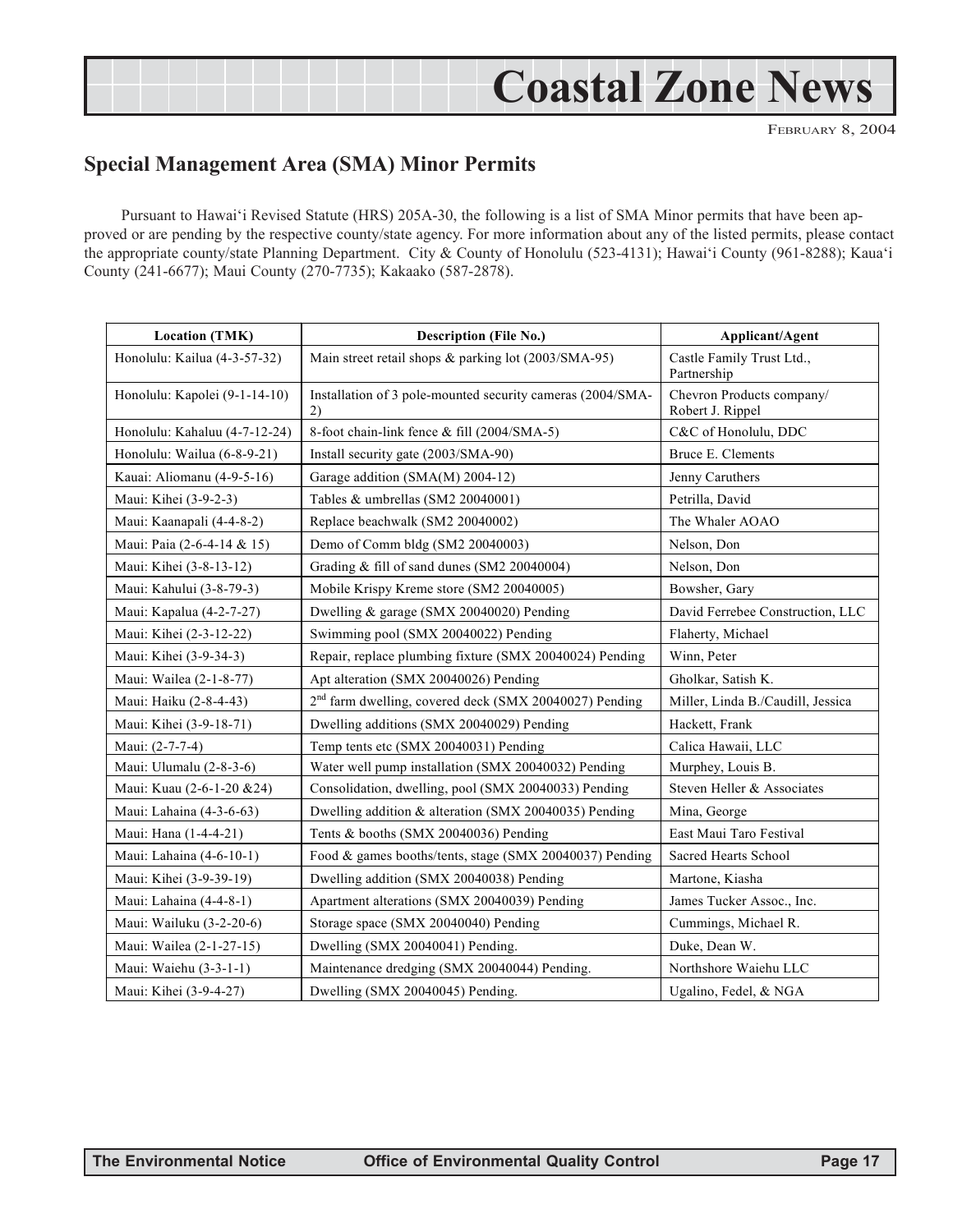## **Coastal Zone News**

FEBRUARY 8, 2004

#### **Special Management Area Documents (Chapter 25, Revised Ordinances of Honolulu)**

Since SMA-only (Chapter 25, ROH) documents do not trigger the EIS law as articulated in Chapter 343, Hawaii Revised Statutes, effective September 1, 2001 OEQC will no longer review these documents for completeness or adequacy. However, OEQC will continue to provide notice of these projects as a public service. Questions regarding the adequacy, completeness and availability of these documents should be addressed directly to the county contact listed below.

#### 1 **Waiau Power Plant Pond Re-Grading (Draft )**

Hawaiian Electric Company, Inc. (HECO) proposes to re-grade (fill) two ponds formerly used to treat waters discharged from the Waiau Power Generating Plant. The subject parcel is identified by Tax Map Key (1)9-8-3:10 and (1)9-8-04:03. The regrading project will entail the filling of two ponds, 39,600 and 47,600 square feet respectively by 6-9 feet deep. The total area of the ponds is 2 acres. The existing ponds will be filled with soil and topped with gravel. The ponds are currently dry. Originally there were four ponds used for wastewater treatment. These four ponds were officially closed for wastewater treatment in 1989. The EPA approved these closure activities. The interior berm walls were subsequently removed creating the two ponds currently present. In order to reduce run-off from the site into Pearl Harbor, a detention basin will be developed.

A total of 25,800 cubic yards of soil will be required to fill the ponds. The gravel topping will be approximately 3 inches thick. The ponds, once filled, will be used for equipment and material storage and remain in an undeveloped state. The power plant site is 25.99 acres and extends from the shoreline of Pearl Harbor to Kamehameha Highway.

Other than the No Action Alternative, there are no alternatives to the proposed action being considered. The proposed pond re-grading has been designed to conform to existing grades with minimal environmental impacts. Landscaping will also be provided on the exterior of the graded areas.

Primary access to the site is via an internal service road that connects to Kamehameha Highway. Access to Waiau Power Generating Plant is controlled by a manned security check-in point. The site is not accessible by the general public for security and safety reasons.

During the earthwork phase of the project the site work contractor will be required to establish erosion control measures to mitigate stormwater runoff from the project site. Drainage from the site is via sheet flow towards the power plant's drainage system and eventually into Pearl Harbor. A feature of this project is the development of a drainage detention basin. This basin will detain stormwater thereby reducing sediments before eventual discharge into Pearl Harbor.

Please direct questions and written comments to Jeff Lee, Department of Planning and Permitting, City and County of Honolulu, 650 S. King Street, 7<sup>th</sup> Floor, Honolulu, Hawaii 96813, telephone: 527-6274.

#### **1. McKenna Motor Cars Additions and Renovation (Draft)**

The applicant proposes to enlarge the existing McKenna Motor Cars Dealership in Kailua Town, Oahu. The proposed construction consists of a 528-square foot addition to an existing 683-square foot commercial building. The new building addition will be used as an auto showroom with two adjacent offices. The architectural design of the addition will be similar to the existing one-story building with a pitched roof and shake siding.

Please direct questions and written comments to Ardis Shaw-Kim, Department of Planning and Permitting, City and County of Honolulu, 650 S. King Street, 7<sup>th</sup> Floor, Honolulu, Hawaii 96813, telephone: 527-5349.

#### **1.** St. Joseph's Church and School Expansion (Final Determination)

The project site is located at 94-675 and 94-651 Farrington Highway (Tax Map key 9-4-11: 56) in Waipahu, Oahu. The applicant, St. Joseph Church and School, proposes to improve the existing church and school facilities. The improvements to the church facilities include an expansion of the existing church structure to accommodate an increase in membership that now totals about 1,000 registered members and the demolition and reconstruction of the rectory. The improvements to the school facilities include the construction of a new 13-classroom building with library and dining facilities, a new gymnasium, and an addition to one of the classroom buildings. The existing cafeteria and a classroom building will be demolished to accommodate the new structures. A high school level will be added to the existing pre-K through 8th grade school with an anticipated increase in enrollment from 415 to about 673 students. Additional off-street parking will also be provided.

Please direct any questions to Sharon Nishiura at the City's Department of Planning & Permitting at 523-4256.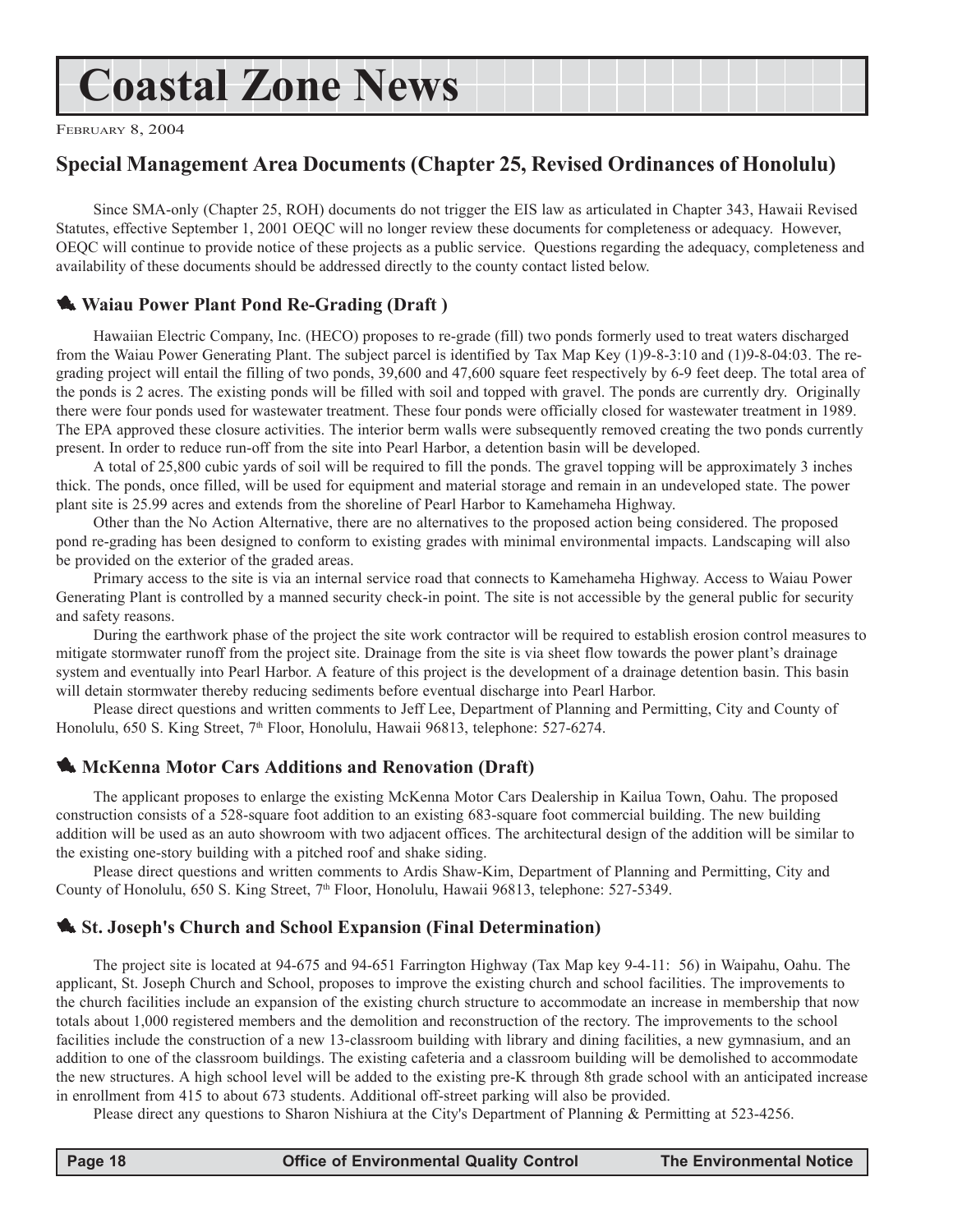## **Federal Notices**

#### **Recovery Plan (Draft) for the Blackburn's Sphinx Moth (***Manduca blackburni***)**

The U.S. Fish and Wildlife Service (FWS) announced the availability of the Draft Recovery Plan for the Blackburn's Sphinx Moth (*Manduca blackburni*, sphinx moth) for public review and comment. This insect taxon is listed as endangered (45 F.R. 4770; February 1, 2000), and is endemic to the main Hawaiian Islands. FWS solicits review and comment from local, State, and Federal agencies, and the public on this draft recovery plan. Comments on this draft recovery plan must be received on or before February 17, 2004, to receive FWS consideration. Copies of the draft recovery plan are available for inspection, by appointment, during normal business hours at the following locations: U.S. Fish and Wildlife Service, Pacific Islands Fish and Wildlife Office, 300 Ala Moana Boulevard, Room 3-122, Box 50088, Honolulu, Hawai'i 96850 (phone: 808-541-3441) and the Hawai'i State Library 478 S. King Street, Honolulu, Hawai'i 96813. Requests for copies of the draft plan and written comments and materials regarding this plan should be addressed to the Field Supervisor, Ecological Services, at the above Honolulu address. Recovery of endangered or threatened animals and plants is a primary goal of our endangered species program and the Endangered Species Act (Act) (16 U.S.C. 1531 et seq. Recovery means improvement of the status of listed species to the point at which listing is no longer necessary under the criteria set out in section  $4(a)(1)$  of the Act. Recovery plans describe actions considered necessary for the conservation and survival of the species, establish criteria for downlisting or delisting listed species, and estimate time and cost for implementing the measures needed for recovery. Blackburn's Sphinx Moth (*Manduca blackburni*) was federally listed as endangered on February 1, 2000 (65 F.R. 4770). This insect taxon is currently known to occur on three of the seven Hawaiian Islands where it historically occurred, including Hawai'i, Maui, and Kaho'olawe. Although some habitat is under public ownership and zoned for conservation purposes, no known sphinx moth habitat complexes are entirely protected, and the species faces threats throughout its range. The sphinx moth is currently found in association with topographically diverse landscapes that contain low to moderate levels of nonnative vegetation. Vegetation types that support the sphinx moth include dry to mesic shrub land and forest from sea level to mid-elevations. Soil and climatic conditions, as well as physical factors, affect the suitability of habitat within the species' range. The primary threats to the sphinx moth include urban and agricultural development; invasion by non-native plant species; habitat fragmentation and degradation; increased wildfire frequency; impacts from ungulates; other human-caused disturbances that have resulted in substantial losses of habitat throughout the species' historic range; parasitoids and insect predators; and vandalism (collection). Needed conservation activities include protection, management, and restoration of suitable and restorable habitat; out-planting of native 'aiea (*Nothocestrum* spp.) host plants; and a sphinx moth captive breeding program that would augment or expand the existing population within its historic range. This draft recovery plan identifies 3 recovery units, comprising 13 management units, which are geographic areas recently documented to contain sphinx moth populations and/or sphinx moth host plant populations, and shall be the focus of recovery actions or tasks. The three recovery units and their component management units contain habitat considered necessary for the long-term conservation of the sphinx moth

(e.g., networks of suitable habitat patches and connecting lands). The recovery actions described in this draft recovery plan include: (1) Protect habitat and control threats to the moth and its habitat; (2) expand existing wild *Nothocestrum* spp. host plant populations; (3) conduct additional research essential to recovery of the sphinx moth; (4) develop and implement a detailed monitoring plan for the sphinx moth; (5) reestablish wild sphinx moth populations within its historic range; (6) develop and provide information for the public on the sphinx moth; and (7) validate recovery objectives (see, 68 F.R. 70528, December 18, 2003).

#### **Endangered Status for the Rota Bridled White-Eye (***Zosterops rotensis***)**

The U.S. Fish and Wildlife Service (FWS), determined endangered status pursuant to the Endangered Species Act of 1973, as amended, for the Rota bridled white-eye (*Zosterops rotensis*), a bird. The Rota bridled white-eye is a recognized species of white-eye endemic to the island of Rota, Commonwealth of the Northern Mariana Islands. The Rota bridled white-eye was once widespread, possibly occupying forested habitat at all elevations. The total population of the Rota bridled white-eye was estimated at 1,167 individuals in 1996, representing a decline of 89 percent from the 1982 estimated population of 10,763 individuals. The Rota bridled white-eye has continued to decline: In 1999, the population estimate was approximately 1,092 individuals. The Rota bridled white-eye is currently found in four patches of mature wet forest at elevations above 200 meters (650 feet). The reasons for this species'decline are likely the degradation or loss of habitat due to development, agricultural activities, and naturally occurring events; avian disease; predation; and pesticides. This final rule implements the protection provisions of the Act. This rule is effective February 23, 2004. The administrative file for this rule is available for inspection, by appointment, during normal business hours at the U.S. Fish and Wildlife Service, Pacific Islands Fish and Wildlife Office, 300 Ala Moana Boulevard, Room 3-122, Box 50088, Honolulu, HI 96850. To request copies of regulations on listed species, or for inquiries on prohibitions and permits, write or visit the Service's Portland Office, U.S. Fish and Wildlife Service, Endangered Species Permits, 911 NE., 11th Avenue, Portland, OR 97232-4181. For further information contact: Gina Shultz at the Pacific Islands Fish and Wildlife Office, telephone (808) 792-9400; facsimile (808) 792-9580 (see, 69 F.R. 3022, January 22, 2004).

#### **Kaloko-Honokohau National Historical Park**

Na Hoapili O Kaloko Honokohau, Kaloko-Honokohau National Historical Park Advisory Commission will meet at 10 a.m., February 6, 2004 at Kaloko-Honokohau National Historical Park headquarters, 73-4786 Kanalani St. Suite 14, Kailua-Kona, Hawai'i. The agenda will include Commission Membership, Alu Like Partnership, Resource and Educational Center, and various park projects. The meeting is open to the public. Minutesof the meeting will be available to the public after approval.(see, 69 F.R. 3944, January 27, 2004).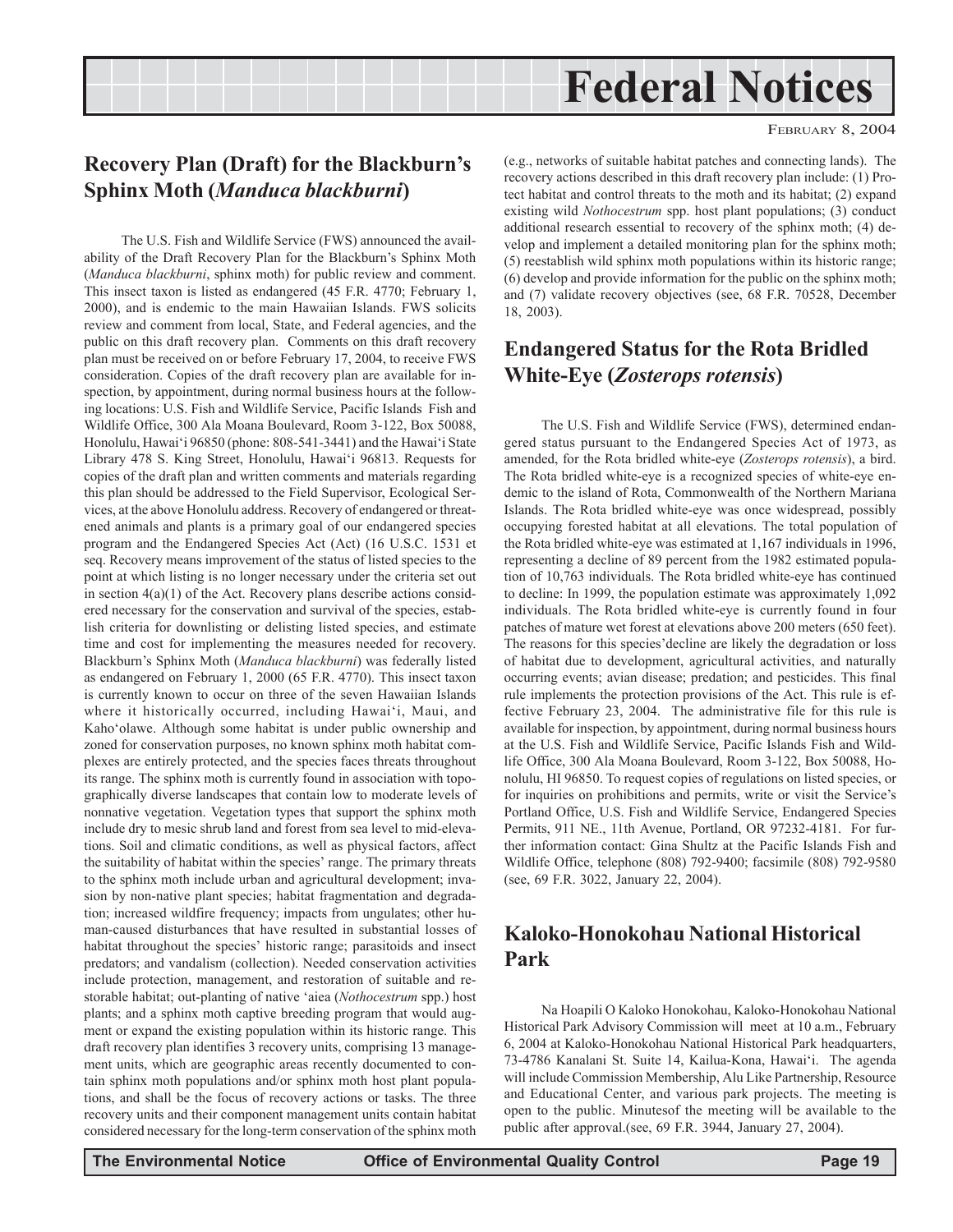## **Federal Notices**

FEBRUARY 8, 2004

#### **Western Pacific Pelagic Fisheries**

Pursuant to the Magnuson-Stevens Fishery Conservation and Management Act, NMFS issues this proposed rule that would establish a number of conservation and management measures for the pelagic fisheries of the western Pacific managed under the Fishery Management Plan for the Pelagic Fisheries of the Western Pacific Region (FMP). This proposed rule is intended to achieve certain objectives of the FMP, particularly achieving optimum yield for FMP-managed species, promoting domestic harvest and domestic values associated with FMP-managed species, and promoting domestic marketing of FMPmanaged species in America Samoa, the Commonwealth of the Mariana Islands, Guam, and Hawai'i, while avoiding the likelihood of jeopardizing the continued existence of any species listed as endangered or threatened under the Endangered Species Act (ESA). Species of particular concern include the green, hawksbill, leatherback, loggerhead, and olive ridley sea turtles, all of which have been found to interact with, and be affected by, the pelagic fisheries of the western Pacific region. This proposed rule would eliminate the prohibition on longline fishing by vessels registered under the FMP for use under Hawai'i longline limited access permits ("Hawai'i-based longline vessels") and vessels registered for use under longline general permits ("general longline vessels") during April and May in certain waters south of the Hawaiian Islands; eliminate the prohibition on Hawai'i-based longline vessels and general longline vessels using longline gear to target swordfish ("shallow-setting") north of the equator; establish an annual limit on the number of shallow-sets that may be conducted north of the equator by the Hawai'i-based longline fleet; divide and distribute this effort limit each calendar year in equal portions to interested holders of Hawai'i longline limited access permits; require the use of circle hooks sized 18/0 or larger with a 10-degree offset and mackerel-type bait by Hawai'i-based longline vessels shallow-setting north of the equator; establish annual limits on the numbers of fishery interactions with leatherback and loggerhead sea turtles; require that the longlinesetting procedure be performed during the nighttime when shallowsetting north of 23 N. lat.; require that operators of Hawai'i-based longline vessels carry and use NMFS-approved de-hooking devices; eliminate the requirement that operators of general longline vessels annually complete a protected species workshop; eliminate the requirement that general longline vessels and other pelagic fishing vessels using hook-and-line gear employ specified sea turtle handling measures; and eliminate the requirement that certain vessels may be reregistered to Hawai'i longline limited access permits only during the month of October. Comments must be received in writing by February 27, 2004. Written comments on this proposed rule or its Initial Regulatory Flexibility Analysis (IRFA) should be mailed to Dr. Samuel Pooley, Acting Regional Administrator, NMFS, Pacific Islands Regional Office (PIRO), 1601 Kapi'olani Blvd., Suite 1110, Honolulu, Hawai'i 96814-4700; or faxed to 808-973-2941. Written comments will not be accepted if submitted via e-mail or the Internet. For more information, contact Tom Graham at (808) 973-2937 (see, 69 F.R. 4098, January 28, 2004).

#### **State Historic Preservation Officer Nominates Kyoto Gardens of Honolulu Memorial Park to the National Register**

The State Historic Preservation Officer has nominated Kyoto Gardens of Honolulu Memorial Park, 22 Craigside Place, Honolulu, No. 04000020, for listing in the National Register. The National Park Service received this nomination before January 3, 2004. Pursuant to section 60.13 of 36 C.F.R. part 60 written comments concerning the significance of these properties under the National Register criteria for evaluation may be forwarded by United States Postal Service, to the National Register of Historic Places, National Park Service, 1849 C St., NW., 2280, Washington, DC 20240; by all other carriers, National Register of Historic Places, National Park Service,1201 Eye St., NW., 8th floor, Washington DC 20005; or by fax, 202-371-6447. Written or faxed comments should be submitted by February 11, 2004 (see, 69 F.R. 3944, January 27, 2004).

#### **EPA Notices and Comments on EIS's**

The U.S. Environmental Protection Agency Region 9, Office of Federal Activities has issued the following notices pursuant to its responsibilities under the National Environmental Policy Act (NEPA) and/or the Clean Air Act (CAA).

**EIS No. 030586**, Draft EIS, UAF, 00, Air Force Mission at Johnston Atoll Airfield (Installation) Termination, Implementation, Johnston Atoll is an Unincorporated Territory of the United States, Comment Period Ends: February 17, 2004, Contact: Patricia J. Vokoun (703) 604-5263. Revision of FR Notice Published on 1/2/2004: Title Correction and Removal of the State of Hawaii from the Record. Johnston Atoll is an Unincorporated Territory of the United States (see, 69 F.R. 2593, January 16, 2004).

**EIS No. 040021**, Draft Supplement, NOA, HI, GU, AS, Pelagic Fisheries of the Western Pacific Region, Fishery Management Plan, Regulatory Amendment, Management Measures to Implement New Technologies for the Western Pacific Pelagic Longline Fisheries, Hawai'i, American Samoa, Guam and Commonwealth of the Northern Mariana Island, Comment Period ends on February 23, 2004. Contact: Alvin Katekaru (808) 973-2937. Under Section 1506.10(d) of the Council on Environmental Quality Regulations for Implementating the Procedural Provisions of the National Environmental Policy Act the U.S. Environmental Protection Agency has Granted a 15-Day Wavier for the above EIS. This document is available on the Internet at: http://www.swr.nmfs.noaa.gov/pir/

**ERP No. D-NOA-K91012-00,** Rating EC2, Bottomfish and Seamount Groundfish Fisheries Conservation and Management Plan, Implementation, US Economic Zone (EEZ) around the State of Hawaii, Territories of Samoa and Guam, Commonwealth of the Northern Mariana and various Islands and Atolls known as the U.S. Pacific